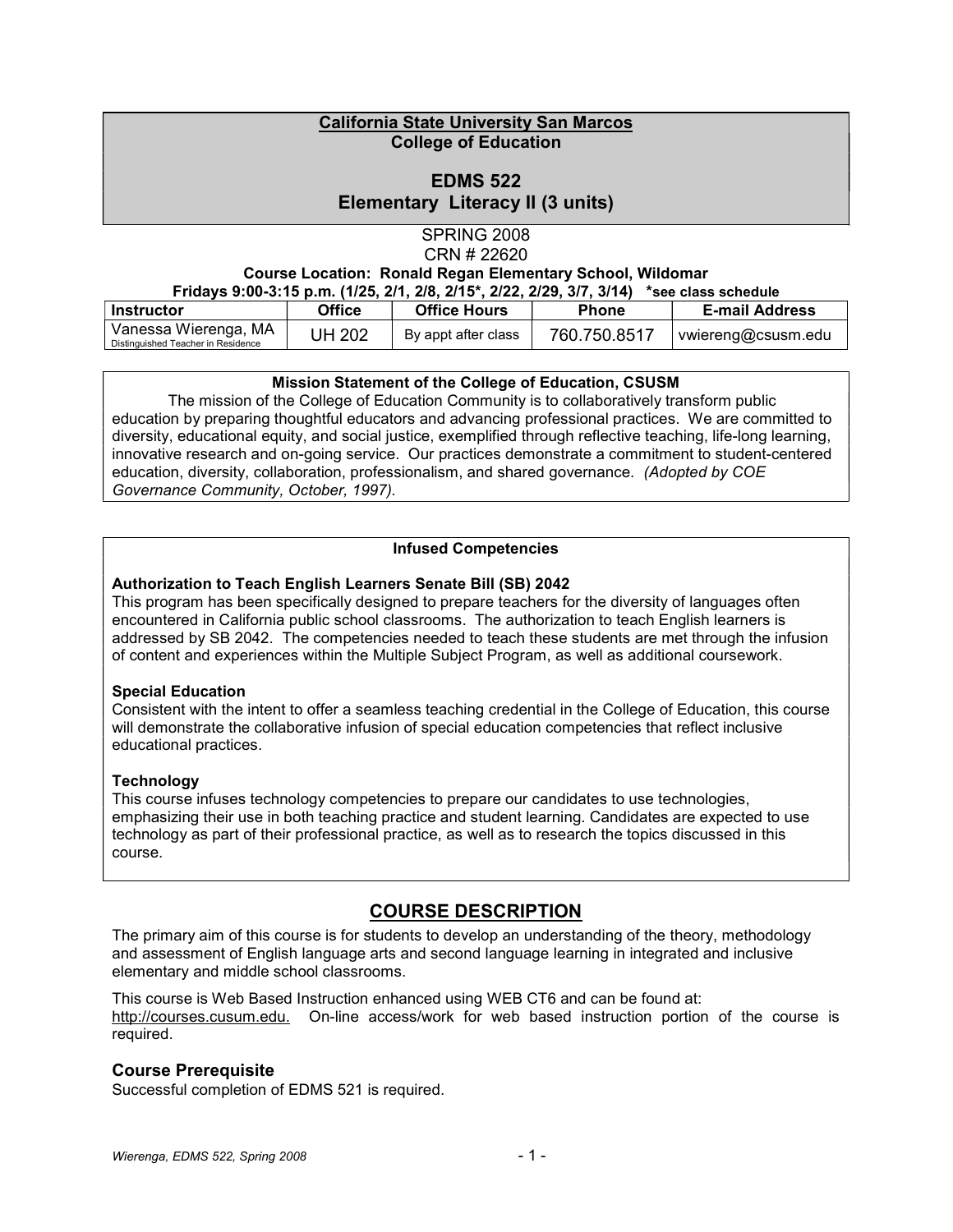# Standards Alignment:

The course objectives, assignments, and assessments have been aligned with the CTC standards for Multiple Subjects Credential. Please be sure to incorporate artifacts from this class into your final comprehensive portfolio. The following standards are a primary emphasis for this course:

Standard 3 – Relationship between theory and practice

Standard 4 – Pedagogical thought and reflective practice

Standard 5 – Equity, Diversity & Access to the Core Curriculum

Standard 7 – Equity, Preparation to Teach Reading Language Arts

# Course Objectives

## KNOWLEDGE—Teacher candidates will:

- Gain an understanding of how a first and second language is acquired.
- Gain an understanding of the reading process and its relationship to thought, language and learning.
- Gain understanding of how people learn to read and write in their first and second languages.
- Become familiar with current approaches to the teaching of reading and writing and the theoretical bases of such approaches.
- Become familiar with current approaches to the teaching of reading and writing in culturally and linguistically diverse elementary school classrooms.
- Become familiar with classroom diagnostic techniques and evaluation procedures.
- Become familiar with current approaches to the teaching of reading and writing to children with special learning needs.

## SKILLS—Teacher candidates will:

- Become sensitive observers of children's language using behaviors.
- Analyze children's reading/writing behavior as basis for making instructional decisions.
- Translate the results of formal and informal assessment of children's reading and writing behaviors into instructional plan.
- Develop the ability to select appropriate materials and instructional strategies to meet the individual needs of students.
- Learn how to organize the classroom for teaching, reading, and writing to culturally and linguistically diverse populations.

## ATTITUDES AND VALUES—Teacher candidates will:

- Develop an appreciation for the natural language abilities children possess for processing and producing print.
- Develop an appreciation for the need and value of integrating reading and writing into all areas of the curriculum.
- Affirm the importance of a rich environment for an effective language arts program.
- Develop a sensitivity to and appreciation for culturally and linguistically diverse learners.
- Develop a sensitivity to and appreciation for the importance of reading and writing for students' own personal and professional growth.
- Develop a respect for each student his/her abilities and background and the student's right to instruction that meets his/her individual needs.

## COURSE REQUIREMENTS

## College of Education Attendance Policy

Due to the dynamic and interactive nature of courses in the College of Education, all students are expected to attend all classes and participate actively. At a minimum, students must attend more than 80% of class time, or s/he may not receive a passing grade for the course at the discretion of the instructor. Individual instructors may adopt more stringent attendance requirements. Should the student have extenuating circumstances, s/he should contact the instructor as soon as possible. (Adopted by the COE Governance Community, December, 1997)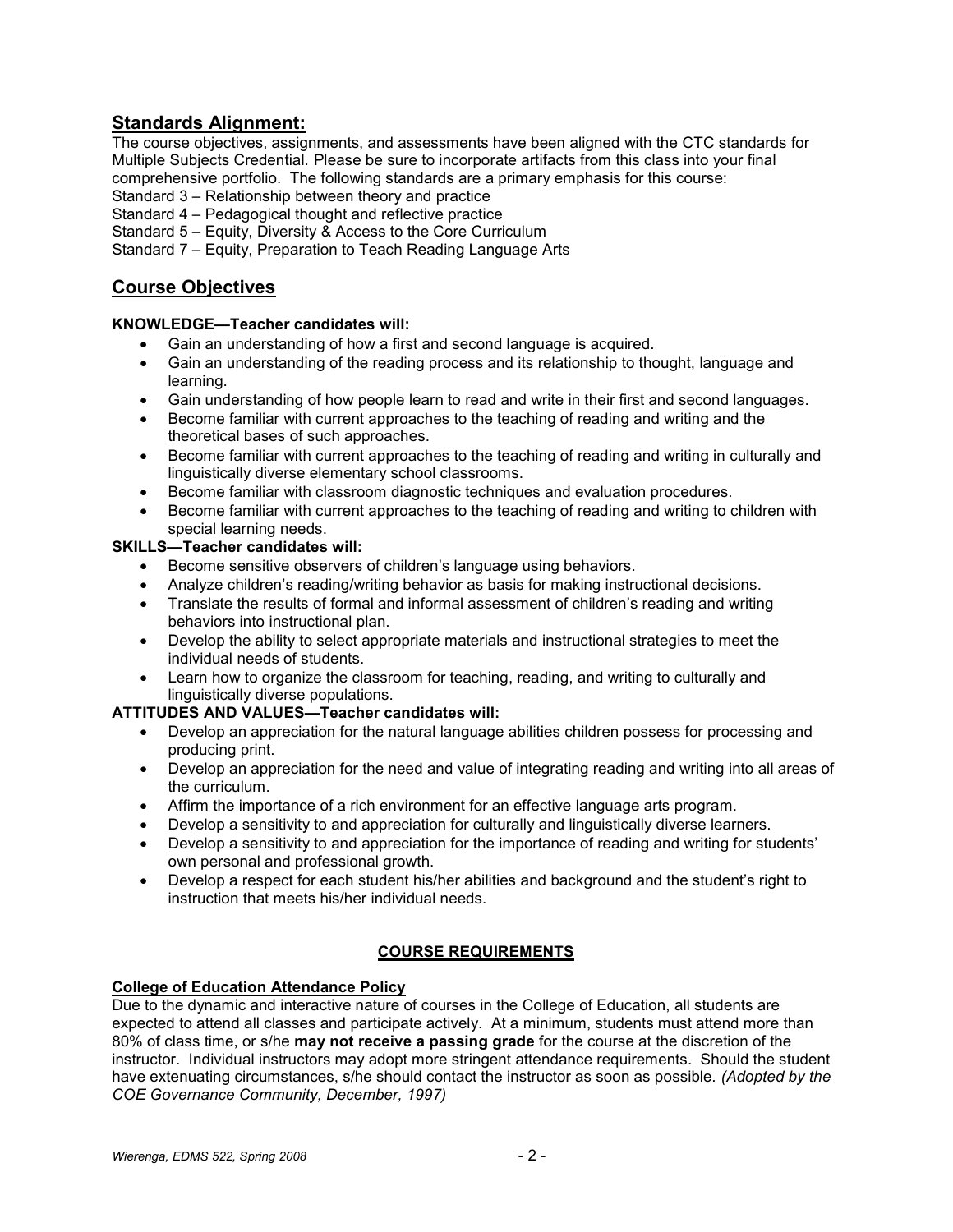#### Attendance and Participation

The course deals with complex material processed in a variety of ways. Structured interactions, group processes, oral presentations, guided discussion of readings, and self-disclosure exercises are the norm. Students are expected to have read assigned materials by the date indicated in the syllabus, and should be prepared to discuss readings individually or in variously structured groups. The degree of your engagement in these processes forms the basis for points assigned. Due to the fast paced and highly interactive nature of the course, regular attendance and full participation are expected: teaching and learning is difficult (if not impossible) if one is not present for and engaged in the process. Therefore, the above College Attendance Policy is amplified as follows: 1. Missing more than 1 class meeting will result in the reduction of one letter grade. 2. Arriving late or leaving early on more than two occasions will result in the reduction of one letter grade. 3. Illness and emergency circumstances will be considered/negotiated on a case-by-case basis. These measures should not be considered punitive, as students are expected to establish appropriate personal, academic and career-ladder priorities. Therefore these measures should be viewed as taking appropriate individual responsibility for one's own learning in a democratic, collaborative and reciprocal-learning environment.

#### Unique Course Requirements: TPE Reflective Writing

This course requires you to address TPE 3 and TPE 8 by completing course assignments. Completion of the course assignments will include submitting them in the appropriate format to your electronic portfolio. Assessment of each TPE is directly related to the assessment of your course assignments. You write summary reflections to be submitted, responded to, and archived via Task Stream. When the reflection is finalized, it will become a permanent record in your Task Stream Portfolio. Return to the TPE's at other points in your program to make modifications as your understanding deepens.

The following link will take you to the CSUSM COE website where you can get help creating your electronic portfolio: http://lynx.csusm.edu/coe/eportfolio/index.asp

This following is the Task Stream home page link where you will register for Task Stream and return to when working on your electronic portfolio: http://www.taskstream.com

#### Teacher Performance Expectations (TPE) Competencies

This course is designed to help teachers seeking the Multiple Subjects Credential to develop the skills, knowledge, and attitudes necessary to assist schools and districts in implementing effective programs for students. The successful candidate will be able to merge theory and practice in order to realize a comprehensive and extensive educational program for all students. The following TPE's are primarily addressed in this course:

Primary Emphasis TPE 3-Interpretation and Use of Assessments TPE 8-Learning About Students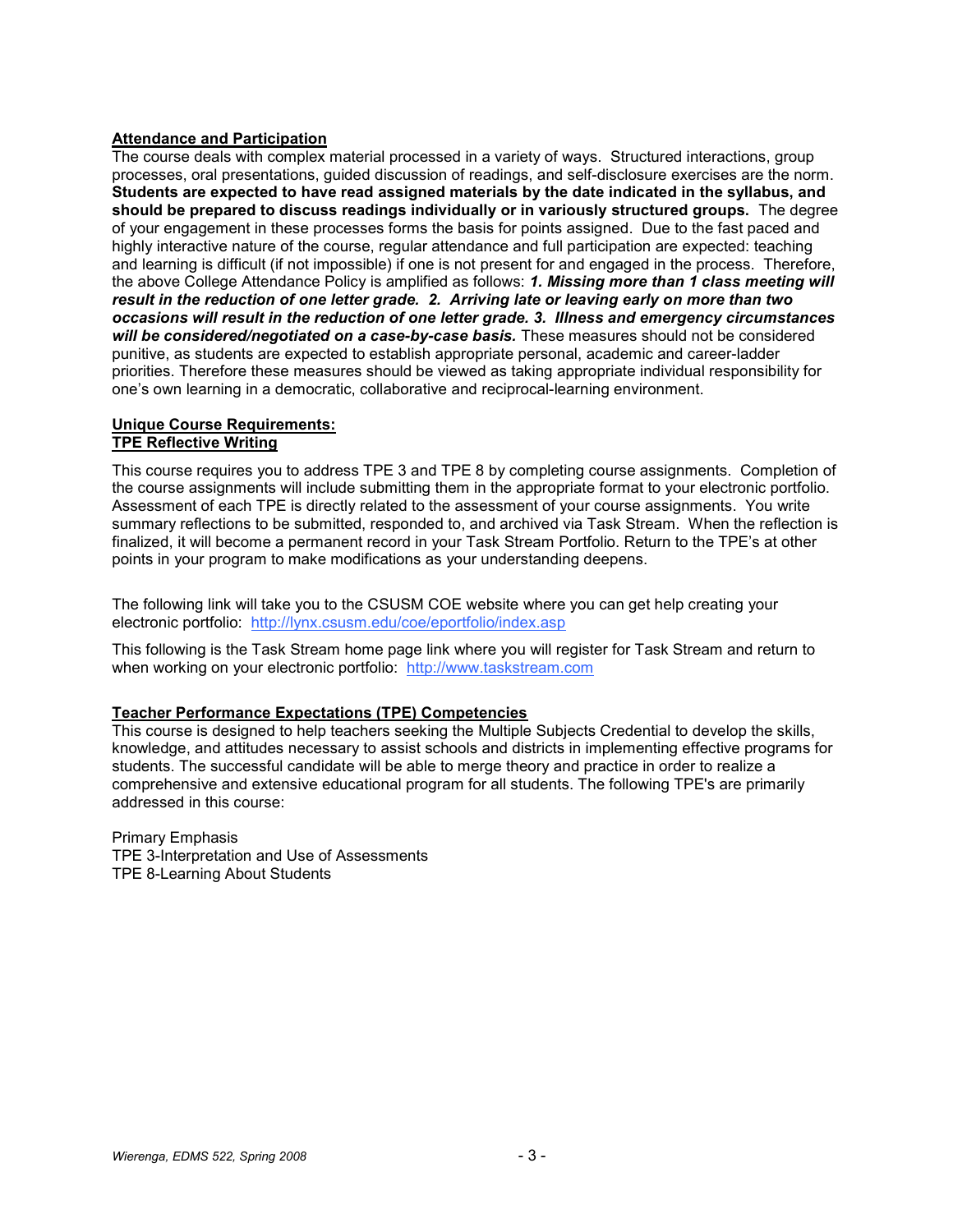### GENERAL CONSIDERATIONS

#### Outcomes and Standards

The context for, and scope of this course is aligned with standards for the Cross-cultural Language and Academic Development (CLAD) endorsement, as articulated by the California Commission on Teacher Credentialing (CTC), and as approved by the faculty of the College of Education in development of the program approval documents. Further consideration has been given to the alignment of standards for multicultural education as articulated by the National Council for Accreditation of Teacher Education (NCATE), the Interstate New Teacher Assessment and Support Consortium (INTASC), and the National Board for Professional Teaching Standards (NBPTS). Emphasis is placed on learning outcomes (what you know and can demonstrate) rather than on inputs (putting in "seat time", meeting minimum criteria for assignments, checking off tasks and activities), and how these outcomes correspond to your potential to enhance student learning as a new teacher.

#### CSUSM Academic Honesty Policy

"Students will be expected to adhere to standards of academic honesty and integrity, as outlined in the Student Academic Honesty Policy. All written work and oral assignments must be original work. All ideas/materials that are borrowed from other sources must have appropriate references to the original sources. Any quoted material should give credit to the source and be punctuated with quotation marks.

Students are responsible for honest completion of their work including examinations. There will be no tolerance for infractions. If you believe there has been an infraction by someone in the class, please bring it to the instructor's attention. The instructor reserves the right to discipline any student for academic dishonesty in accordance with the general rules and regulations of the university. Disciplinary action may include the lowering of grades and/or the assignment of a failing grade for an exam, assignment, or the class as a whole."

#### . Appeals

Every student has the right to appeal grades, or appeal for redress of grievances incurred in the context of any course. Disputes may be resolved informally with the professor, or through the formal appeal process. For the latter, consult Dr. P. Kelly, Associate Dean.

Students with Disabilities Requiring Reasonable Accommodations Every student has the right to equitable educational consideration and appropriate accommodation. Students having differing ability (mobility, sight, hearing, documented learning challenges, first language/English as a second language) are requested to contact the professor at the earliest opportunity. Every effort will be made to accommodate special need. Students are reminded of the availability of Disabled Student Services, the Writing Center, technology assistance in the computer labs, and other student support services available as part of reasonable accommodation for special needs students.

Students are approved for services through the Disabled Student Services Office (DSS). This office is located in Craven Hall 5205, and can be contacted by phone at (760) 750-4905, or TTY (760) 750-4909. Students authorized by DSS to receive reasonable accommodations should meet with their instructor during office hours or, in order to ensure confidentiality, in a more private setting.

Writing: In keeping with the All-University Writing Requirement, all 3 unit courses must have a writing component of at least 2,500 words (approximately 10 pages) which can be administered in a variety of ways. Writing requirements for this course will be met as described in the assignments.

#### Plagiarism

As an educator, it is expected that each student will do his/her own work, and contribute equally to group projects and processes. Plagiarism or cheating is unacceptable under any circumstances. If you are in doubt about whether your work is paraphrased or plagiarized see the Plagiarism Prevention for Students website http://library.csusm.edu/plagiarism/index.html. If there are questions about academic honesty, please consult the University catalog. All work submitted for this course should reflect students' efforts. When relying on supporting documents authored by others, cite them clearly and completely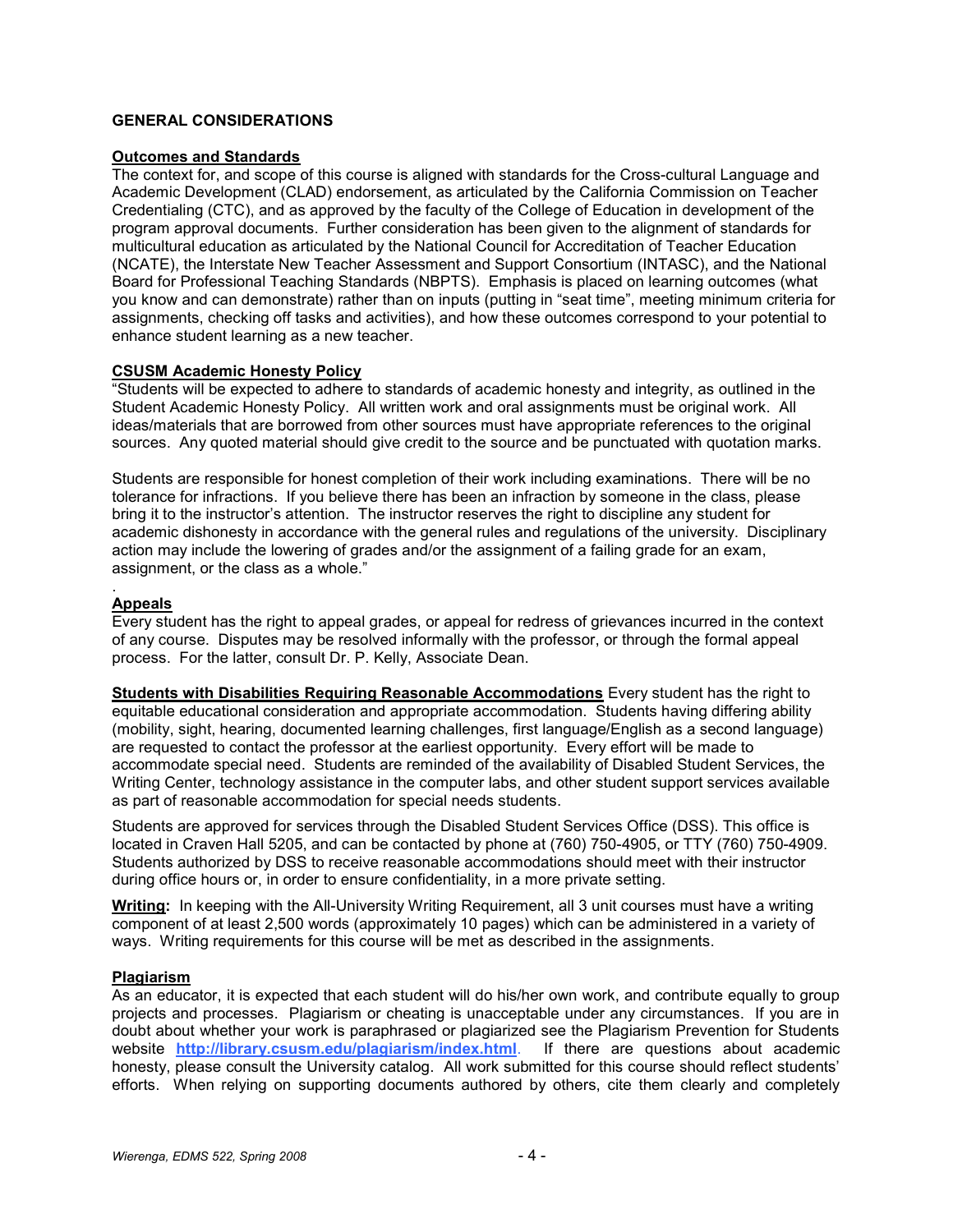using American Psychological Association (APA) manual, 5<sup>th</sup> edition. Failure to do so may result in failure of the course.

## Electronic Communication Protocol (E-mail & Online Discussion Protocol)

Email & On-Line Discussion Protocol: Electronic correspondence (e-mail and on-line discussion) is a part of your professional interactions. If you need to contact the instructor or other students, e-mail is often the easiest way to do so. It is my intention to respond to all received e-mails in a timely manner. Please be reminded that e-mail and on-line discussions are a very specific form of communication, with their own form of nuances and meanings. For instance, electronic messages sent with all upper case letters, major typos, or slang; often communicate more than the sender originally intended. With that said, please be mindful of all e-mail and on-line discussion messages you send, to your colleagues, to faculty members in the College of Education, or to persons within the greater educational community. All electronic messages should be crafted with professionalism and care.

Things to consider:

- Would I say in person what this electronic message specifically says?
- How could this message be misconstrued?
- Does this message represent my highest self?
- Am I sending this electronic message to avoid a face-to-face conversation?

In addition, if there is ever a concern with an electronic message sent to you, please talk with the author in person in order to correct any confusion.

All electronic messages should be crafted with professionalism and care. For more guidance see Core Rules of Netiquette at http://www.albion.com/netiquette/corerules.html.

## COURSE REQUIREMENTS

### Required Texts

- Johns, J. (2005). Basic Reading Inventory: Pre-primer through grade twelve & early Assessments. Dubuque, Iowa: Kendall-Hunt.
- Tompkins, G.E. (2006). Literacy for the 21 Century: A Balanced Approach  $4^{th}$  Edition. Prentice Hall.
- Zarrillo, J. J. (2005). Ready for RICA: A test preparation quide for California's Reading instruction Competence Assessment. Merrill prentice Hall. (packaged as one).
- California Department of Education. (1999). Reading Language Arts Framework for California Public Schools: Kindergarten through grade twelve. Available on-line.

NOTE: Assigned texts and readings MUST be brought to ALL class sessions.

Other Materials: You will need a composition book to be used as a writer's notebook for this course. Additional children's literature will be introduced during the course.

#### Recommended Texts

- Culham, R. (2003) 6+1 Traits of Writing: The Complete Guide Grades 3 and Up. Northwest Regional Educational Laboratory
- Fletcher, R. (1996) A Writer's Notebook: Unlocking the Writer Within You. HarperTrophy.

## Grading Policy

All students will come prepared to class; readings and homework assignments are listed on the dates on which they are due.

All required work is expected to be on time. One grade level will be deducted for each class meeting for which it is late (e.g., an "A" assignment that is submitted one class session late will be marked down to a "B"). Unless prior instructor approval is secured, assignments will not be accepted three class sessions after which they are due. Exceptions will be handled on a case-by-case basis, as determined by the instructor.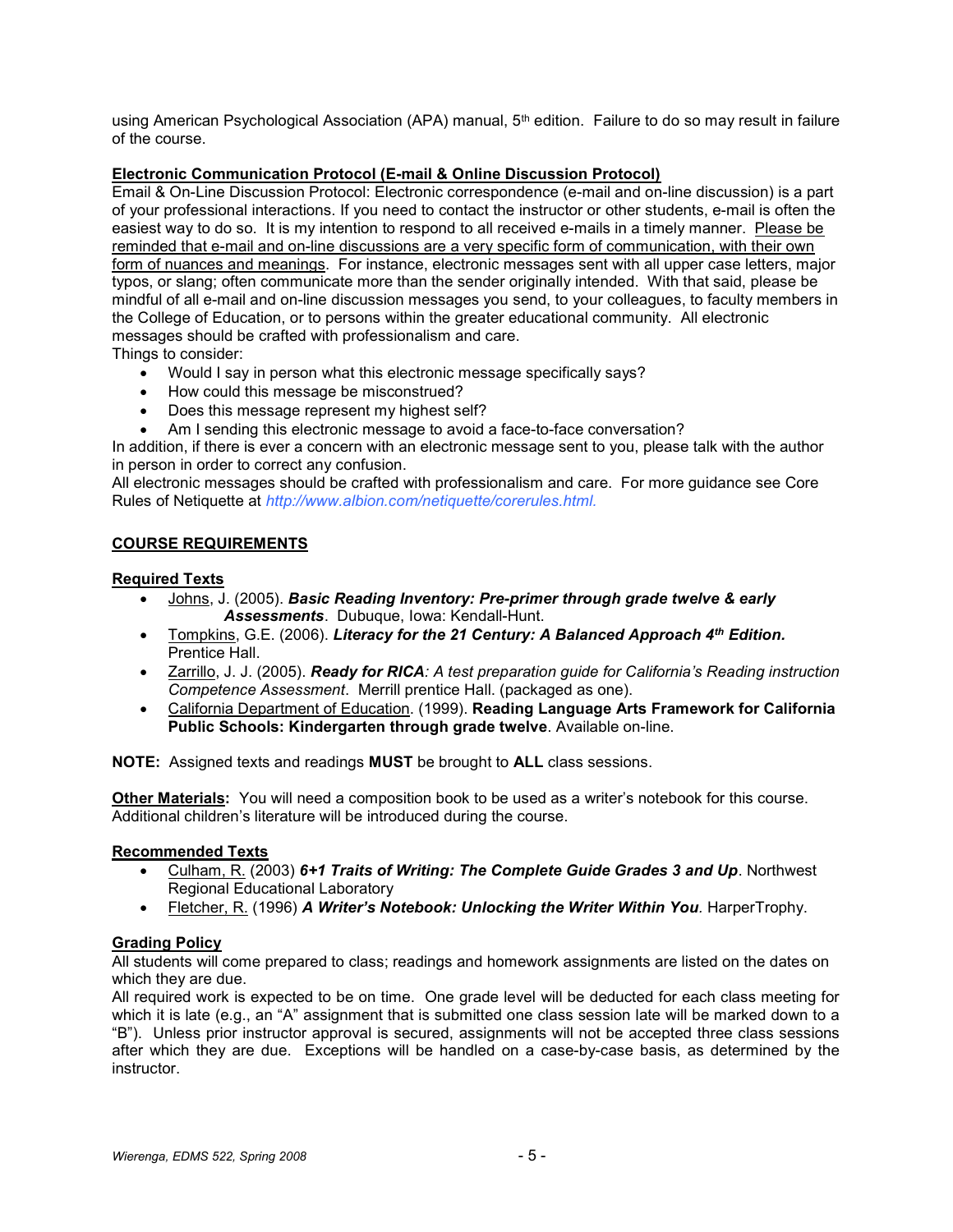#### Grading Emphasis

It is expected that students will proofread and edit their assignments prior to submission. Students will ensure that the text is error-free (grammar, spelling), and ideas are logically and concisely presented. The assignment's grade will be negatively affected as a result of this oversight. Each written assignment will be graded approximately 80% on content and context (detail, logic, synthesis of information, depth of analysis, etc.), and 20% on mechanics (grammar, syntax, spelling, format, uniformity of citation, etc.). All citations, where appropriate, will use American Psychological Association (APA) format. Consult American Psychological Association (APA) Manual, 5<sup>th</sup> edition for citation guidance.

Grading will also include a component of "professional demeanor." Students will conduct themselves in ways that are generally expected of those who are entering the education profession. This includes but is not limited to:

- On-time arrival to all class sessions;
- Advance preparation of readings and timely submission of assignments;
- Respectful participation in all settings (e.g., whole group, small group, in/outside of class);
- Carefully considered, culturally aware approaches to solution-finding.

The following grading scale will be used:

|    | $75 - 79$    | C+ |
|----|--------------|----|
| А- | $72 - 74$    | C  |
| B+ | $70 - 71$    | C- |
| R  | $60 - 69$    |    |
| в- | $59 -$ below |    |
|    |              |    |

## COURSE ASSIGNMENTS/POINTS POSSIBLE

| <b>Total</b>                                                        | 100 points |
|---------------------------------------------------------------------|------------|
| Professional Disposition (Attendance/Participation/Professionalism) | 10 points  |
| TPEs Reflective Statements & Electronic Portfolio (2)               | 10 points  |
| Case Study (1)                                                      | 55 points  |
| Writers' Workshop (1)                                               | 10 points  |
| Writing Strategy Lesson Plan (1 w/partner)                          | 15 points  |

Please note assignments are due whether or not you are present in class that day. On the required due date, turn in your assignment and a copy of the assignment rubric (rubrics found on WebCT) attached to your work.

While this syllabus is carefully planned, it may be modified at any time in response to the needs and interests of the class.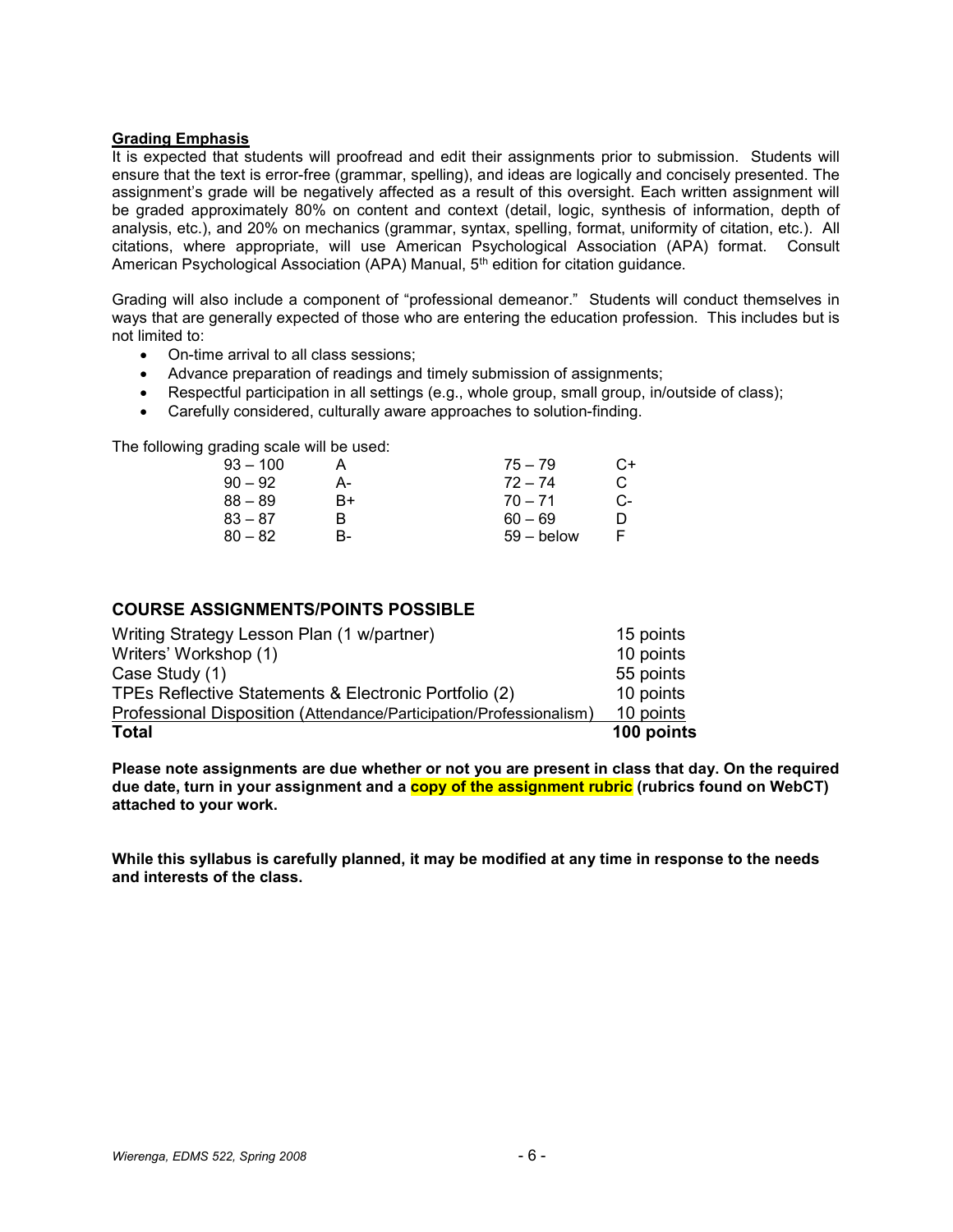## Course Outline EDMS 522 BRING BOOKS TO EVERY CLASS SESSION (While this schedule is carefully planned, it may be modified at any time.)

| Date                                          | <b>Topic</b>                                                                                                                                                                                                     | <b>Readings/Assignments Due</b>                                                                                                                                          |
|-----------------------------------------------|------------------------------------------------------------------------------------------------------------------------------------------------------------------------------------------------------------------|--------------------------------------------------------------------------------------------------------------------------------------------------------------------------|
| <b>Session 1</b><br>January 25                | Course Overview<br>Connecting 521 with 522<br>$\bullet$<br>Assessment<br>$\bullet$<br>What is a Writer's Notebook & how<br>$\bullet$<br>will this benefit me?                                                    | Tompkins chapter 5<br>A Writer's Notebook<br><b>Search for Case Study Subject</b>                                                                                        |
| <b>Session 2</b><br>February 1                | RICA warm up<br>$\bullet$<br>Assessment/Case Study<br>$\bullet$<br><b>Miscue Analysis</b><br>$\bullet$<br>The Writing Process/Writers'<br>$\bullet$<br>Workshop<br>Reading/Writing in content areas<br>$\bullet$ | Johns<br>Tompkins chapter 2; 13 pp.416-423<br>6+1 Traits (intro)<br>Tompkins chapter 14; Zarillo pp. 55-64<br>Search for Case Study Subject/begin<br>assessing           |
| Session 3<br>February 8                       | RICA warm up<br>$\bullet$<br>Assessment<br>$\bullet$<br>Writers' Workshop<br>$\bullet$<br>Intro to Literature Circles<br>$\bullet$<br>Writing strategy lesson<br>$\bullet$<br>overview/workshop                  | Johns<br>ELA standards for grade level<br>6+1 Traits<br>Tompkins chapter 12<br>Bring draft of writing piece<br>$\bullet$<br><b>Case Study sections due</b><br>$\bullet$  |
| Session 4*<br>February 15<br>No class meeting | AM work on writing strategy lesson<br>$\bullet$<br>w/partner<br>Literature Circles<br>$\bullet$<br>assignment/WebCT                                                                                              | Read Lit. Circle book<br>$\bullet$<br>Complete lit. circle role & submit to<br>WebCT by noon 2/16<br>Bring hard copy of role to class on<br>2/22                         |
| <b>Session 5</b><br>February 22               | RICA warm up<br>$\bullet$<br>Assessment<br>$\bullet$<br>Literature Focus Units<br>$\bullet$<br><b>Literature Circles</b><br>$\bullet$<br>Indep. Reading/ Integrating R&W<br>$\bullet$<br>with oral language      | 6+1 Traits<br>Tompkins chapter 11<br><b>TPE 8 Reflection (Case Study)</b><br>Zarillo chap. 10 & 11                                                                       |
| Session 6<br>February 29                      | RICA warm up<br>$\bullet$<br>Assessment<br>$\bullet$<br><b>Writing Strategy Lesson/Presentations Due</b>                                                                                                         | Zarillio pp. 78-83<br><b>Writers' Workshop reflection due</b>                                                                                                            |
| Session 7<br>March 7                          | Case Study workshop<br>$\bullet$<br>RICA review games<br><b>Writing Strategy Lesson/Presentation Due</b>                                                                                                         | Bring all case study data<br>$\bullet$<br>Bring Johns book<br>Tompkins chap 6<br><b>TPE Reflection 3 (Case Study)</b>                                                    |
| Session 8<br>March 14                         | <b>Preparing for RICA</b><br><b>Evaluation of Instructor</b><br><b>Case Study Due</b> round table discussions                                                                                                    | No readings<br>TPE 3 and 8 must be posted in<br>taskstream 3/14/08, 12:00 am<br><b>Bring hard copy of case study</b> to class<br>Due: task stream entries must be "done" |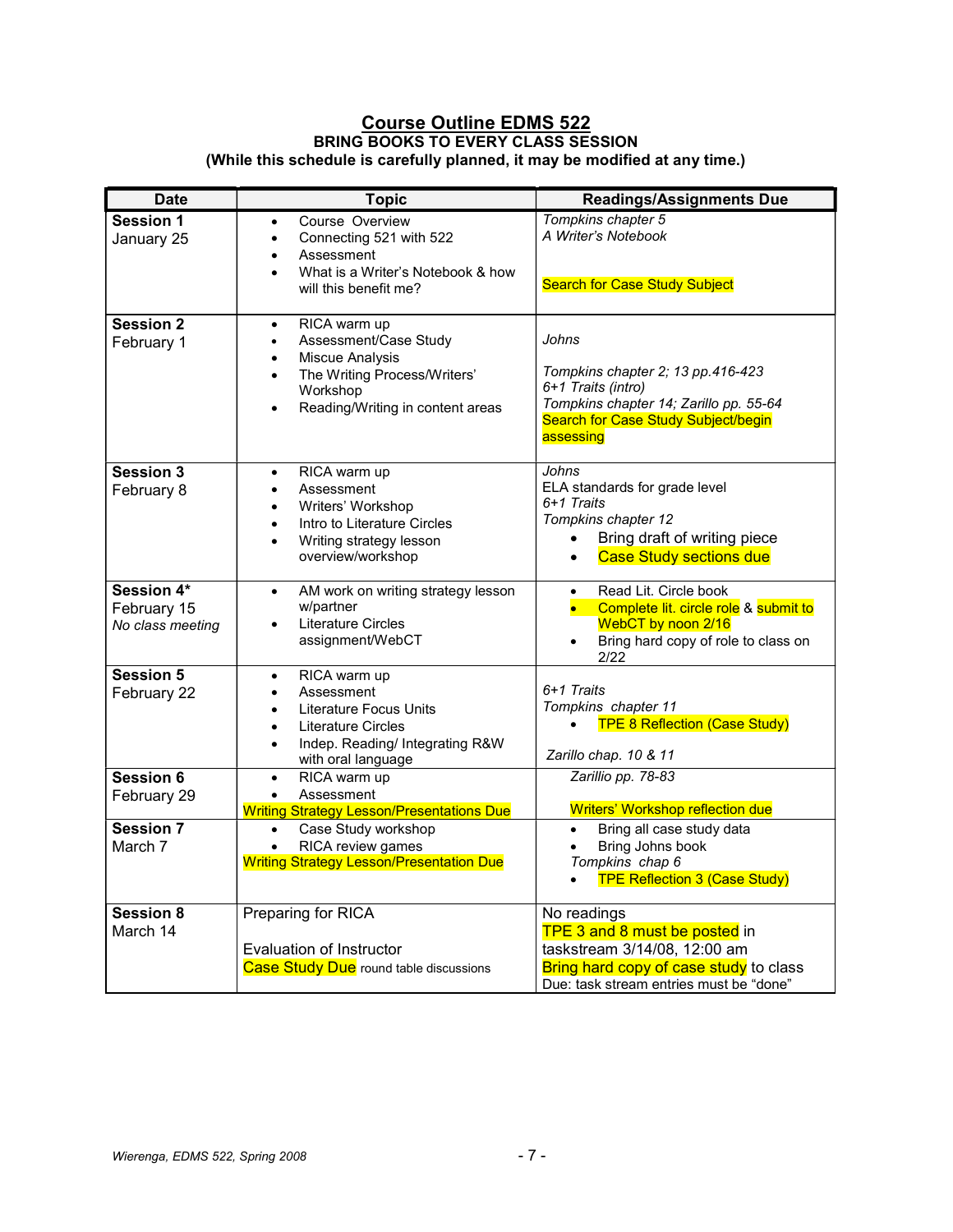# ASSIGNMENTS

# $\checkmark$  Writing Strategy Lesson Plan (15 points)

#### Overview:

In pairs, write and present a WRITING strategy lesson plan that is active, interesting, meaningful and accessible to diverse students. It can be a mini-lesson, direct instruction, inquiry, or any format you choose. Choose a writing standard for your grade level to guide your objectives. Sample lessons might include:

- Using graphic organizers to write
- Writing an engaging opening
- Using a piece of literature as a model for writing
- Writing paragraphs
- Making transitions between paragraphs
- Developing characters
- Developing a central idea
- Editing writing
- Peer response
- Strategies specific to a particular style (response to literature, persuasion, etc.)

### What to Do (follow the format learned in your EDMS 511 course for lesson plan writing):

MY STUDENTS: Provide this information about your learners and lesson.

- Facts About Learners: Who are your students and how do they learn?
- Writing Strategy: What is the name of the writing strategy you plan to teach?
- Lesson Related Language Arts Writing Standard(s): See the California Department of Education Web Site (K-12)
- Lesson Objective(s): What you want students to be able to know and do?
- Lesson Assessment: Assessment should be directly related to lesson objectives.

INTO: Prior to the lesson, create conditions needed for all students to fully participate in the lesson. The INTO must include:

- Plans to motivate and engage the students in the lesson topic and objectives
- Plans to connect to students' experience, culture, and language
- Plans to make students aware of prior knowledge and experience relevant to topic
- Plans to build background knowledge needed to be successful in the lesson
- Plans to introduce key vocabulary

**THROUGH:** During the lesson, instruction must provide multiple and varied opportunities to learn the objectives. The THROUGH portion of lesson plan must include:

- Plans for how you assess students' comprehension of content and procedures and how you assess students' developing performance of key concepts and skills.
- Plans for explicit SDAIE instruction of the key concepts and skills incorporating modeling and student interaction
	- $\circ$  Your modeling must reach a variety of learning modalities and intelligences.
	- o Use of a graphic organizer is recommended.
- Plans for shared instruction involving students in the key concepts and skill by following the teacher's lead.
	- $\circ$  When leading the shared experience, provide visual and vocal points of reference to ensure all students can follow you.
	- $\circ$  When taking turns with students, plan to deal with errors in student performance in constructive, positive, encouraging and motivational ways.
- Plans for guided instruction in which the teacher provides students hands-on activities for students to work with each other to practice key concepts and skills.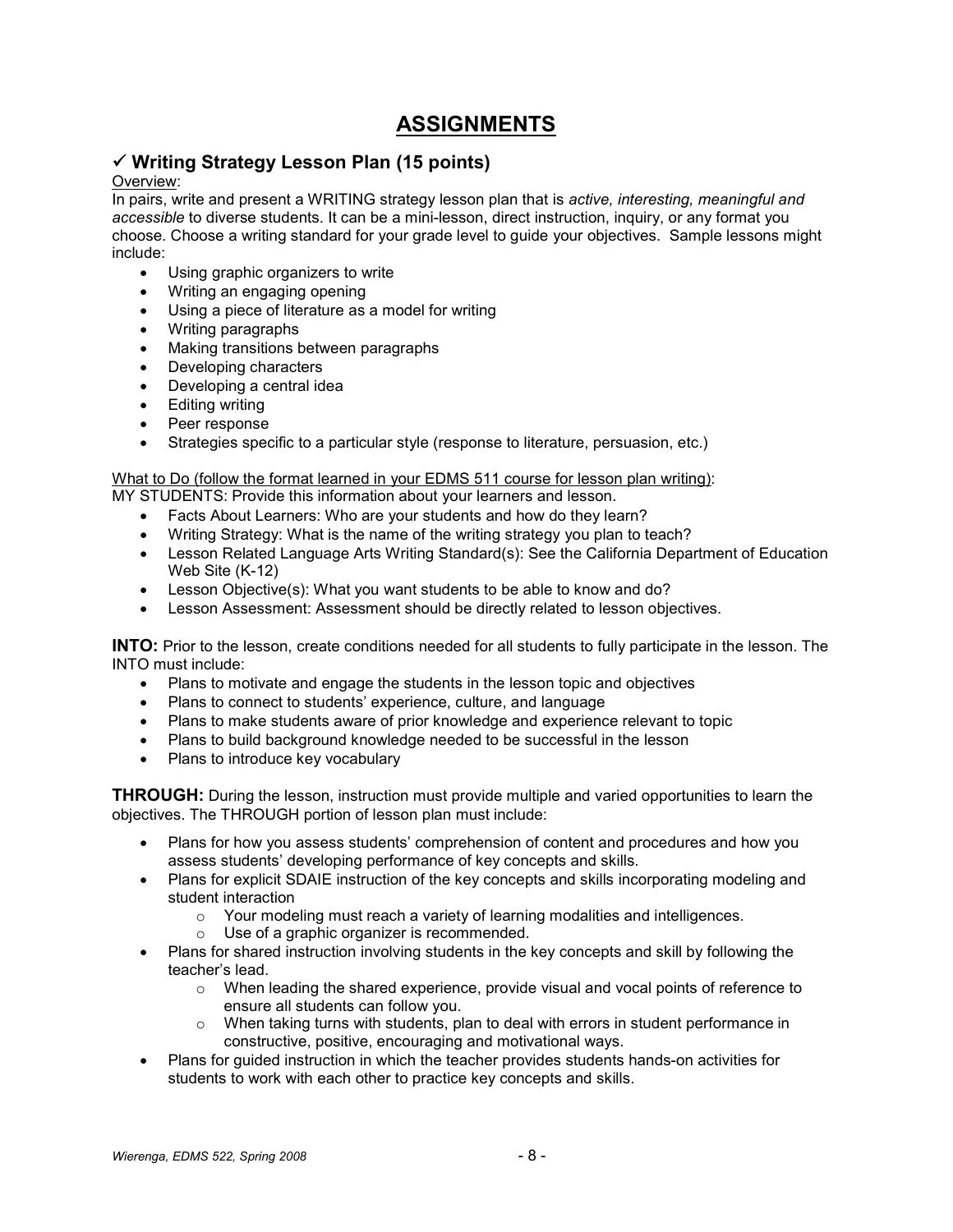- $\circ$  When guiding students' practice, plan to deal with errors in student performance in constructive, positive, encouraging and motivational ways.
- $\circ$  Describe the hands-on activity in detail and how your students will be grouped while practicing.

**BEYOND:** After the lesson, give students opportunities to review and apply key concepts and skills learned. BEYOND includes:

- Plans to review the lesson concepts and skills immediately after the lesson and also in the following days/weeks.
	- $\circ$  Opportunities for review should include a variety of modalities and intelligences.
- Plans to apply the key concepts and skill students learned in the lesson to other learning tasks.  $\circ$  Opportunities for application should include a variety of modalities and intelligences.

# CHECKLIST (Writing Strategy Lesson Plan)

1. \_\_\_\_\_ I used an appropriate writing strategy and the California Department of Education's standards for the appropriate grade level and cited them.

2. I INTRODUCED my students and writing strategy at the beginning of my plan

3. \_\_\_\_\_ I completed all parts of the lesson plan.

INTO was when **INTO** was when

THROUGH was when

BEYOND was when

# $\checkmark$  Writers' Workshop (10 points)

#### Overview:

In EDMS 522, we concentrate on writing as part of balanced literacy. This assignment emphasizes the nature of writing and how it relates to student performance. DO NOT BEGIN THIS ASSIGNMENT UNTIL IT IS DISCUSSED IN CLASS! You will submit your reflection to WebCT and bring a hard copy to class to share with peers.

#### What to do:

In class we explore some topics about which to write. Using the writer's workshop model, you will develop a short (1 page) piece of writing. Bring your draft to class, and we will have conferences about it. Then, finish the piece on your own.

After you finish, reflect upon and write about your own writing process.

- How did you get started? What was it like writing the first draft?
- What was difficult for you? What was easy?
- What kinds of decisions did you have to make in the writing?
- Did you consider your audience? Who was your audience?
- What did you learn about fostering student's writing through this experience?

# CHECKLIST (Writers Workshop)

1. participated in our writers' workshop: prewriting, drafting, responding, revising, editing, and publishing an original piece of writing.

2. 1 thoughtfully reflected on the writing process, answering the five (5) bulleted questions.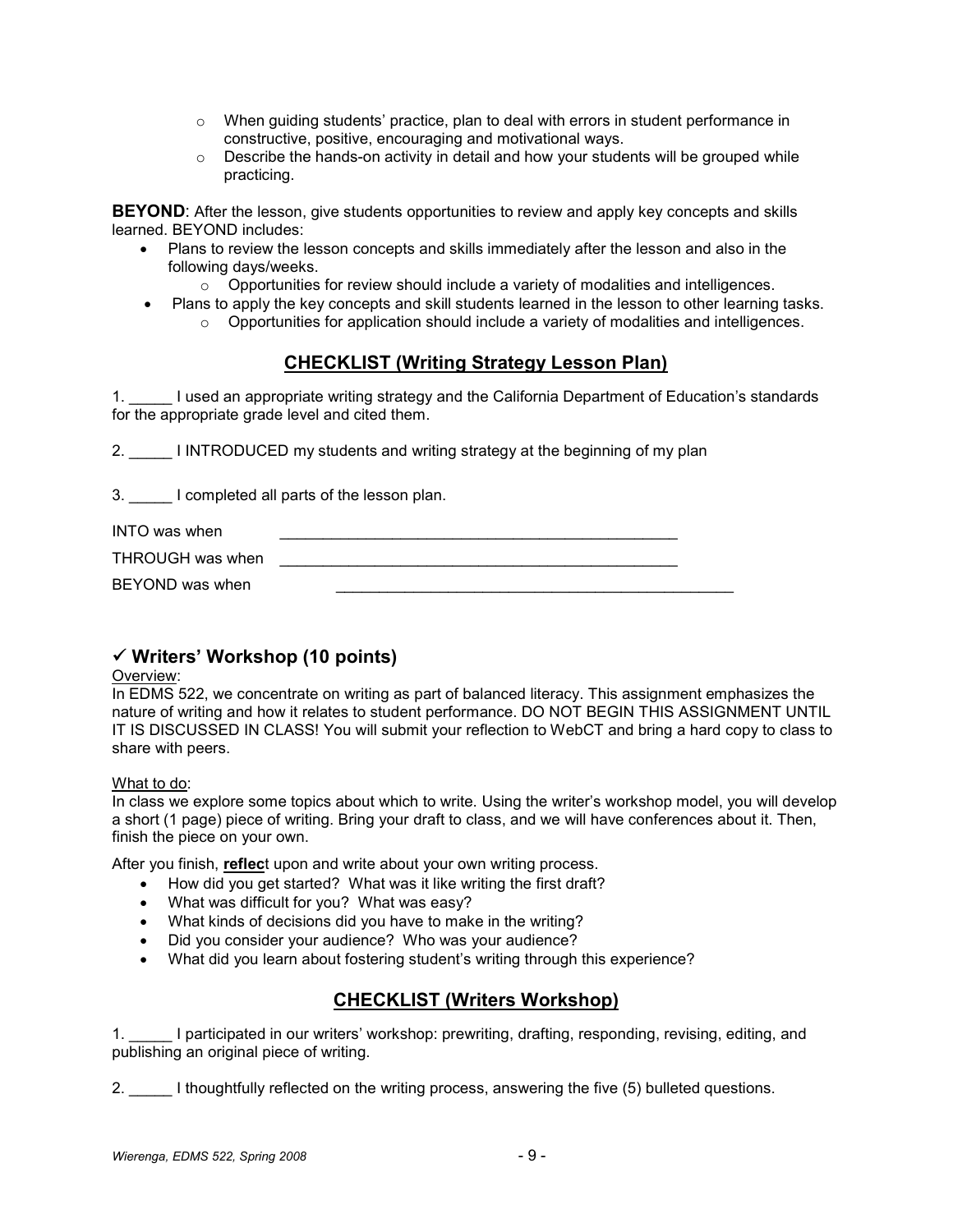# $\checkmark$  Case Study (55 points)

#### Overview:

You will select an intermediate student (if possible) at your site that is experiencing difficulties in reading. Choose a student who is reading at least at a first grade level; identify her/him as quickly as possible after starting your observation. Ask your cooperating teacher for help in selecting a good candidate. Please don't shy away from second language learners or students with active IEP's. Discuss possible times for giving the assessments. You will probably need to meet with the student about 3 or 4 times. When conducting this case study, it is important to record all of the student's oral responses on tape. An important part of the assessment is developing a rapport with the child in which s/he is comfortable to fully participate. If you think the child is getting tired, stop the assessment and pick up another day. Prepare a reading and writing case study on this student.

#### What to do:

- 1. Take anecdotal notes as you work with your student (the student's behavior during the activity, reactions to the activity, comments, etc.). Include your notes in the appendix.
- 2. Record all the student's oral responses on tape. Don't try to assess the child in one day! If you think the child is getting tired, stop for the day and pick up another day. An important part of the assessment is developing rapport with the child so that s/he feels comfortable participating.
- 3. Your case study will include labeled sections.
	- a. Learning about my student: Observe the student in the classroom and other school settings. Take anecdotal notes about the student's interests and participation. Write a one page overview about your student (including his/her age, gender, grade level, interests, ethnic and linguistic background, etc.) Include the conditions under which the assessment was administered. (Suggestion: Select 3 students you might use. Though you'll only work with one, you might need a back up.
	- b. Reading interview: Use a reading attitude survey; surveys are included with this assignment. Summarize the interview (include three important findings you made about the reader from the interview). Include the original survey responses in your appendix.
	- c. Reading assessment: Write a well-developed paragraph(s) summarizing the information you obtain from each part of the Informal Reading Inventory (IRI). The IRI includes four areas (see "d, e, f & g below for details on the IRI). Include the original data in the appendix.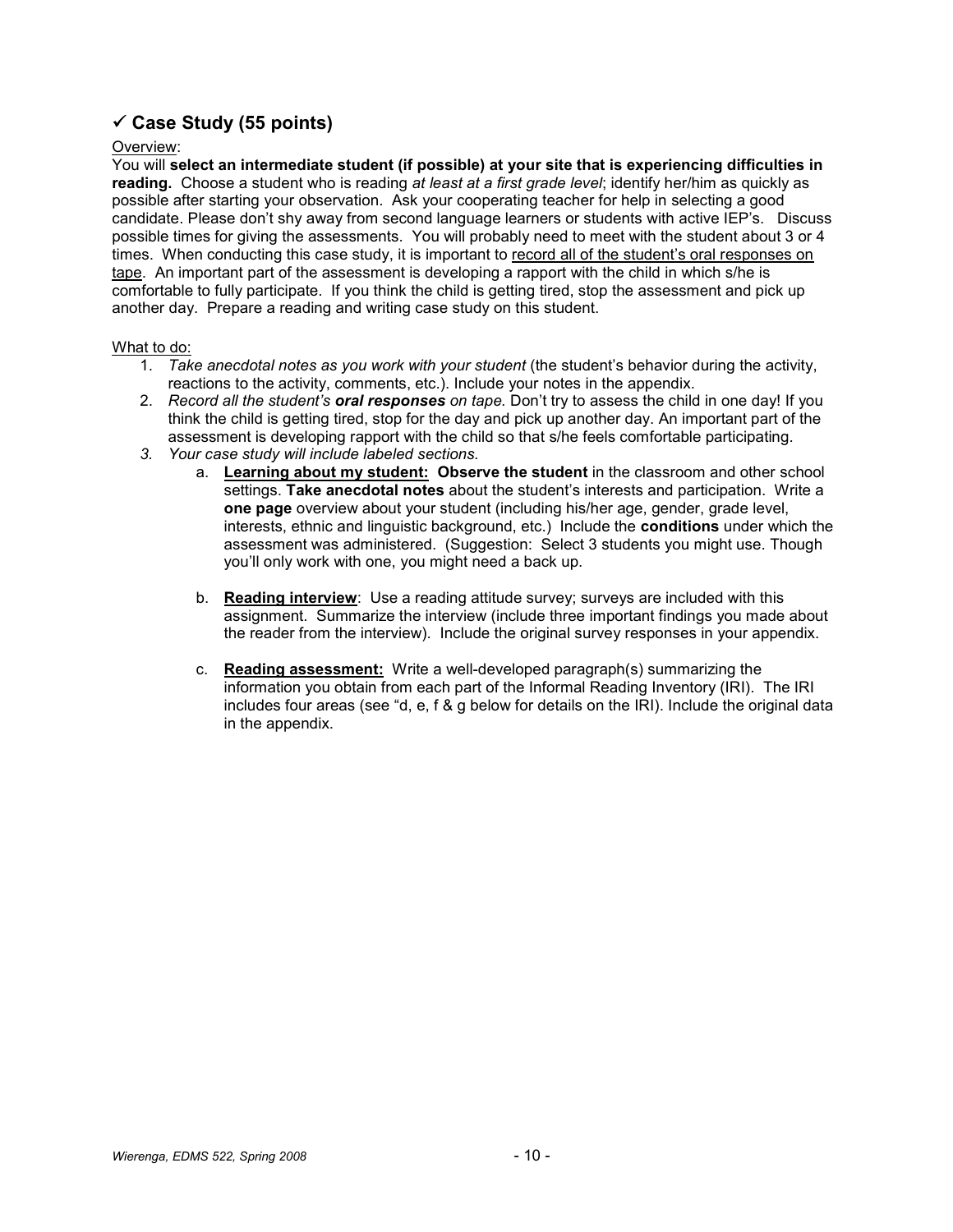- d. Word list. Use the graded word lists to determine the level at which you will have your student read the reading passage. Start at 2 to 3 grade levels below your student's grade level placement. Include scoring forms in appendix. Note: you will administer two types of passages – one narrative and one expository. Each passage must be examined separately.
- e. Miscue Analysis. Use an expository and narrative text. Record (on audio tape) the student reading to be able to conduct the analysis. Let student know before s/he begins reading that you will be asking him/her to retell the afterwards. You may want to record miscues directly on your copy of the narrative/expository text as you listen. You must passages. Next, score the miscues for significant miscues. Record all the information from d, e, f and g on the overall assessment-recording sheet in Johns. (Include forms in appendix.)

Insert the following chart in this section based on the word analysis:

|                               | Grade Levels for<br>Independent<br>Reading | Grade Levels for<br>Instructional<br>Reading | <b>Grade Levels for</b><br><b>Frustration Reading</b> |
|-------------------------------|--------------------------------------------|----------------------------------------------|-------------------------------------------------------|
| Word<br>Recognition<br>Levels |                                            |                                              |                                                       |

- f. Recording and Analysis. Listen to the tape. Record the miscues on a piece of paper containing a duplication of the reading selection. Use the Johns to record and analyze the miscues. Analyze the miscues made by your student using what you know about this student. What cues did your student use to make meaning? What are the strengths of your student? Use the analysis sheets in the John's and transfer that information to the assessment grid provided to record data about your student. Write your analysis in a clear manner. As you write your analysis, consider your original reading interview and consider how the answers given by the student during the interview connect to the miscues.
- g. Retelling. Before your student reads the expository or narrative text, be sure to tell him/her that you will be asking him/her to retell the story. Transcribe the retelling word for word, designating who is talking (T for teacher; S for student). Ask the comprehension questions as listed in the John's IRI. The student may not look back at the text to answer comprehension questions. Use the criteria provided in the John's to analyze the student's responses. Determine if s/he is at independent, instructional, frustration level. If the child scores in the independent or instructional range continue having him/her read the next passage. If the student scores in the frustration range, STOP. (Include scoring forms in appendix.)

Insert the following chart in this section based on comprehension question scores:

|                         | Grade Levels for<br>Independent<br>Reading | Grade Levels for<br>Instructional<br>Reading | Grade Levels for<br><b>Frustration Reading</b> |
|-------------------------|--------------------------------------------|----------------------------------------------|------------------------------------------------|
| Comprehension<br>Levels |                                            |                                              |                                                |

h. Writing assessment: Use a Writing Survey about attitudes toward writing. Summarize the writing interview (include original survey in appendix). Obtain a writing sample from the student. Have him or her write about a favorite toy, book, food, sport or anything that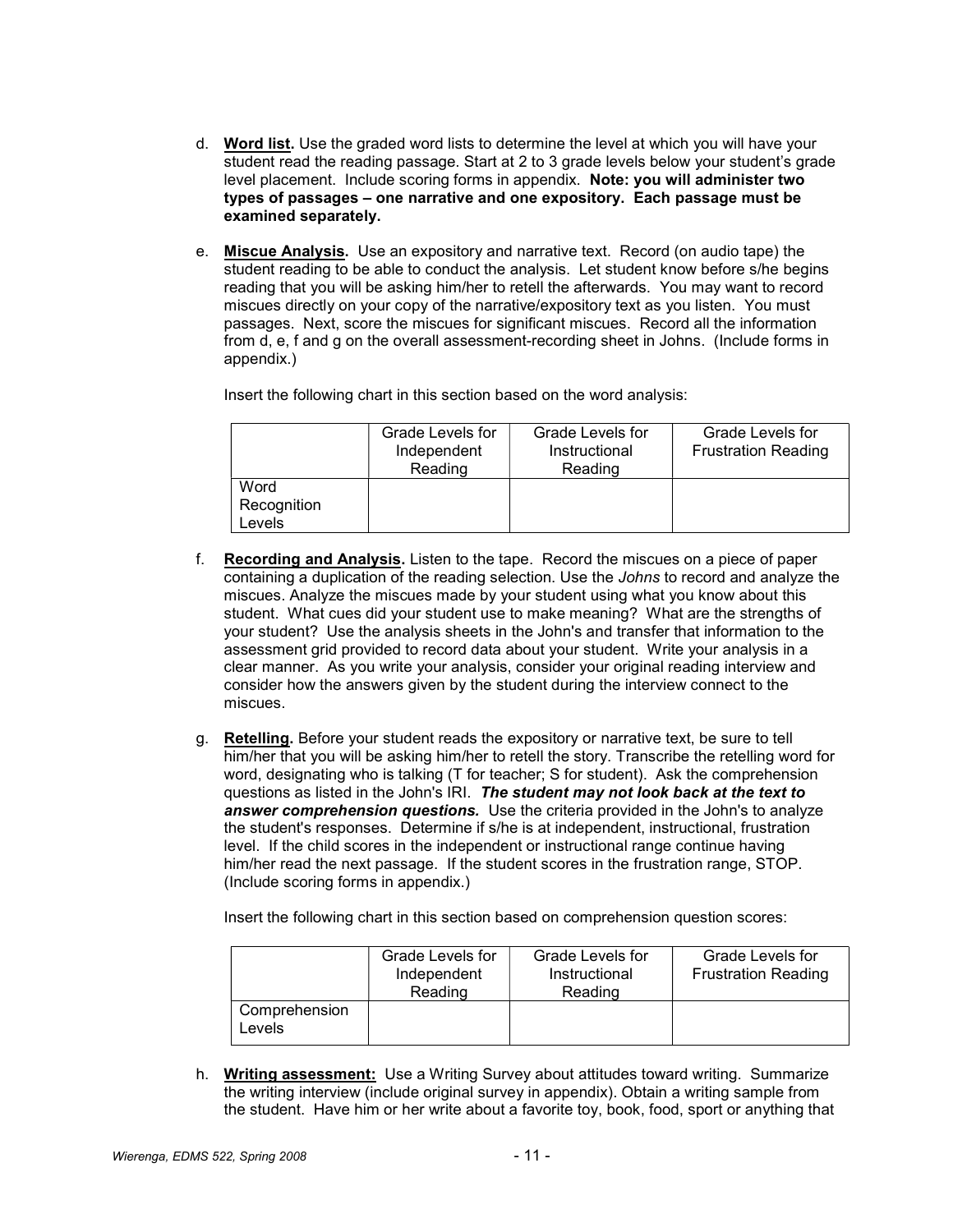is personal, or use a piece of writing the student's teacher has. Personal writing encourages more writing! Students can draw if they want. You want to see in what stage of writing the child is as well as the child's ability to manipulate abstract language. Write a well-developed paragraph(s) that summarizes the information you learned from the student's writing sample; i.e. the child's stage of writing and spelling development, the student's strengths and areas of improvement. Analyze writing using 6+1 Traits model. (Include student writing sample(s) in appendix.)

- i. Recommendations: Analyze the data you have gathered about the student and organize it in the Data Analysis Grid (below) and use the grid to help you write the following:
	- Write a well-developed paragraph(s) describing the student's strengths or what the student can do (3) in language arts.
	- Write a well-developed paragraph(s) describing the student's areas of need or what the student needs to work on (3) in language arts.
	- Write a well-developed paragraph(s) that describes 2 specific instructional strategies or recommendations describing each strategy/recommendation step by step. Note how each strategy will help your student become a better reader and writer. Explain how your recommendations utilize the student's strengths and address his/her literacy needs. You might also make recommendations for the student and parents. What can the student do on his or her own independent of the teacher?

| Assessments<br>administered to<br>student | Data from the<br>assessments | Student<br>Strengths $(+)$ | Student<br>Weaknesses (-) | Instructional<br>Interventions |
|-------------------------------------------|------------------------------|----------------------------|---------------------------|--------------------------------|
|                                           |                              |                            |                           |                                |

- j. **Instructional Plan:** You are the teacher. Knowing what you know about your student as a result of assessment, what areas would an appropriate instructional plan focus on? Why? Design an instructional plan for your student. Choose one of the strategies/recommendations from your data analysis and write a well-developed paragraph(s) describing an instructional plan/intervention. Refer to the standards in the reading/language Arts Framework for CA Public Schools for your child's grade level to guide you as you design the intervention plan. Your writing must be organized as a statement of your goal(s) in helping the child and a description of how you will incorporate the recommendation into your literacy instruction. Be sure to use instructional methods/approaches that are appropriate and research-based.
- k. Reflection: Based on your classroom observations of reading and writing as well as on what you learned in the assessment process and intervention process, what would you do differently or try differently? What other scaffolds or strategies would you use? How would you use them? What other interventions would you try? What would your next steps in assessment be?
- l. Appendix: Include all assessment forms and records. Your case study will not be accepted as complete without a complete appendix. Turn in all paper copies to me on due date. In addition, your report needs to be submitted on WebCT. Items to include in appendix: reading and writing interviews, the John's forms (4+), writing samples, and writing rubric.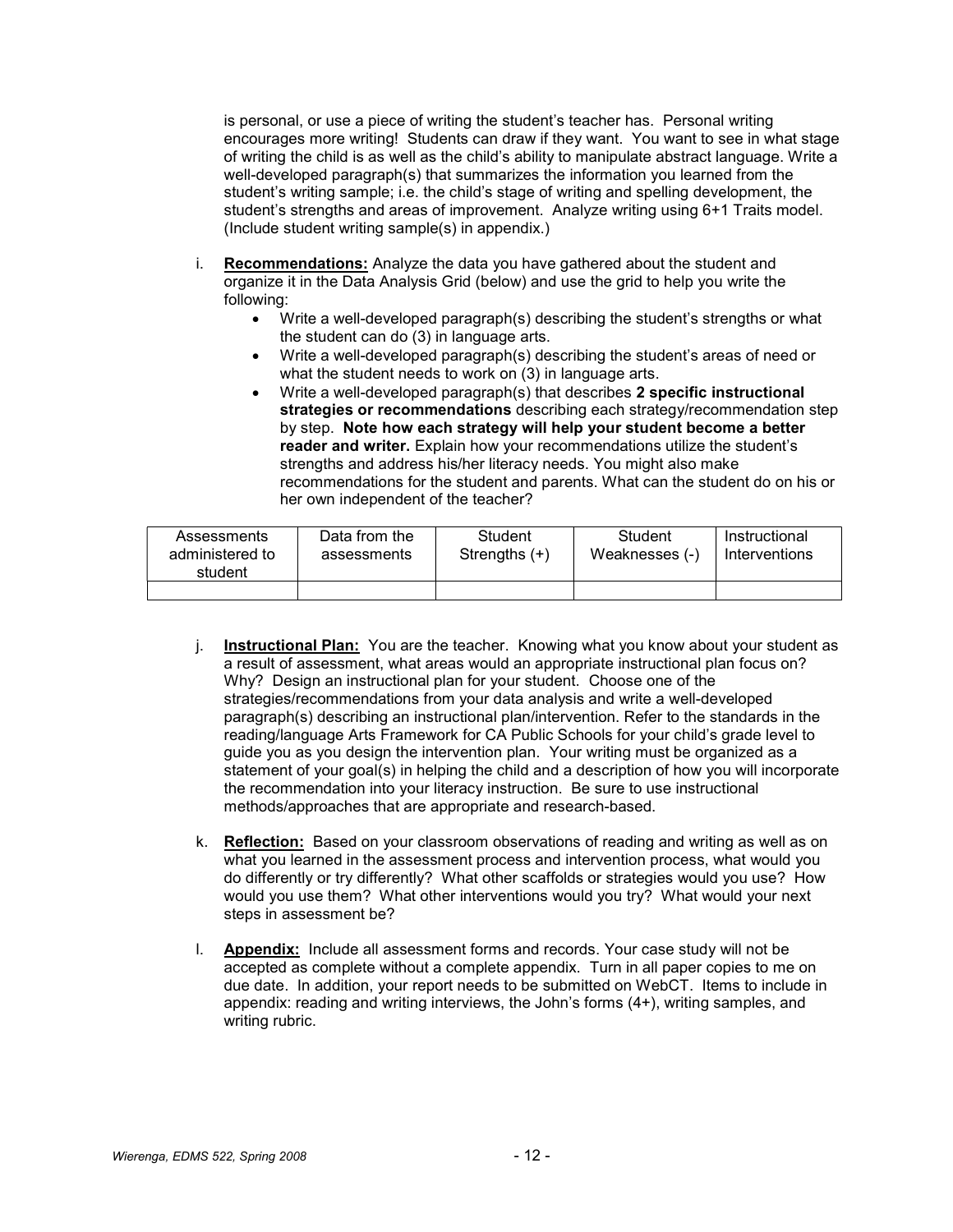#### CHECKLIST (Case Study)

- 1. \_\_\_\_\_ I took anecdotal notes, recorded student responses on tape, and labeled all sections of the case study.
- 2. \_\_\_\_\_ (a.) I completed the Learning About My Student section, including demographic and other personal information.
- 3. \_\_\_\_\_ (b.) I completed the Reading Interview section, summarizing the results of a reading attitude survey and including the survey in my appendix.
- 4. \_\_\_\_\_ (c.) I completed the Reading Assessment, inserting the chart, summarizing the assessment, and including the assessment in the appendix.
- 5. \_\_\_\_\_ (d.) I used the graded Word List to determine the level at which to have my student read. I recorded the results here.
- 6. \_\_\_\_\_ (e.) I recorded my student reading two types of text in the Miscue Analysis.
- 7. \_\_\_\_\_(f.) I listened to the tape, noted errors on text, used Johns, transferred information, and wrote a summary in Recording and Analysis. Work is included in the Appendix.
- 8. \_\_\_\_\_ (g.) I completed the Retelling section, using Johns and analyzing results.
- 9. \_\_\_\_\_ (h.) I completed the survey, summarized results, obtained a sample, and discussed writer's strengths and weaknesses in Writing Assessment. Work is included in the Appendix.
- 10. \_\_\_\_\_ (i.) Based upon results, I discussed strengths, weaknesses, and made Recommendations in this section.
- 11. \_\_\_\_\_ (j.) In Instructional Plan, I created a plan based upon the student's needs.
- 12. \_\_\_\_\_ (k.) I completed my Reflection, noting what I would do differently.
- 13. \_\_\_\_\_ (l.) My Appendix includes everything noted above.
- 14. I thoughtfully completed all tasks described in What to do.

## $\checkmark$  Reflections: Teacher Performance Expectations (5 points each)

#### Overview:

EDMS 522 requires you address TPE 3 and 8 for your TaskStream electronic portfolio. To do this:

a. Complete the Case Study. This serves as the artifact - evidence – to prove you have met the standards (TPE's).

b. Write "Reflections" describing how your work is evidence of completing TPE's. Reflections are described below.

c. Assigned TPE artifacts and Reflections must be submitted, responded to, and archived via TaskStream. The table below lists the TPE's and artifacts for 521 and 522. PLEASE NOTE: Credit is earned only after the TPEs are posted.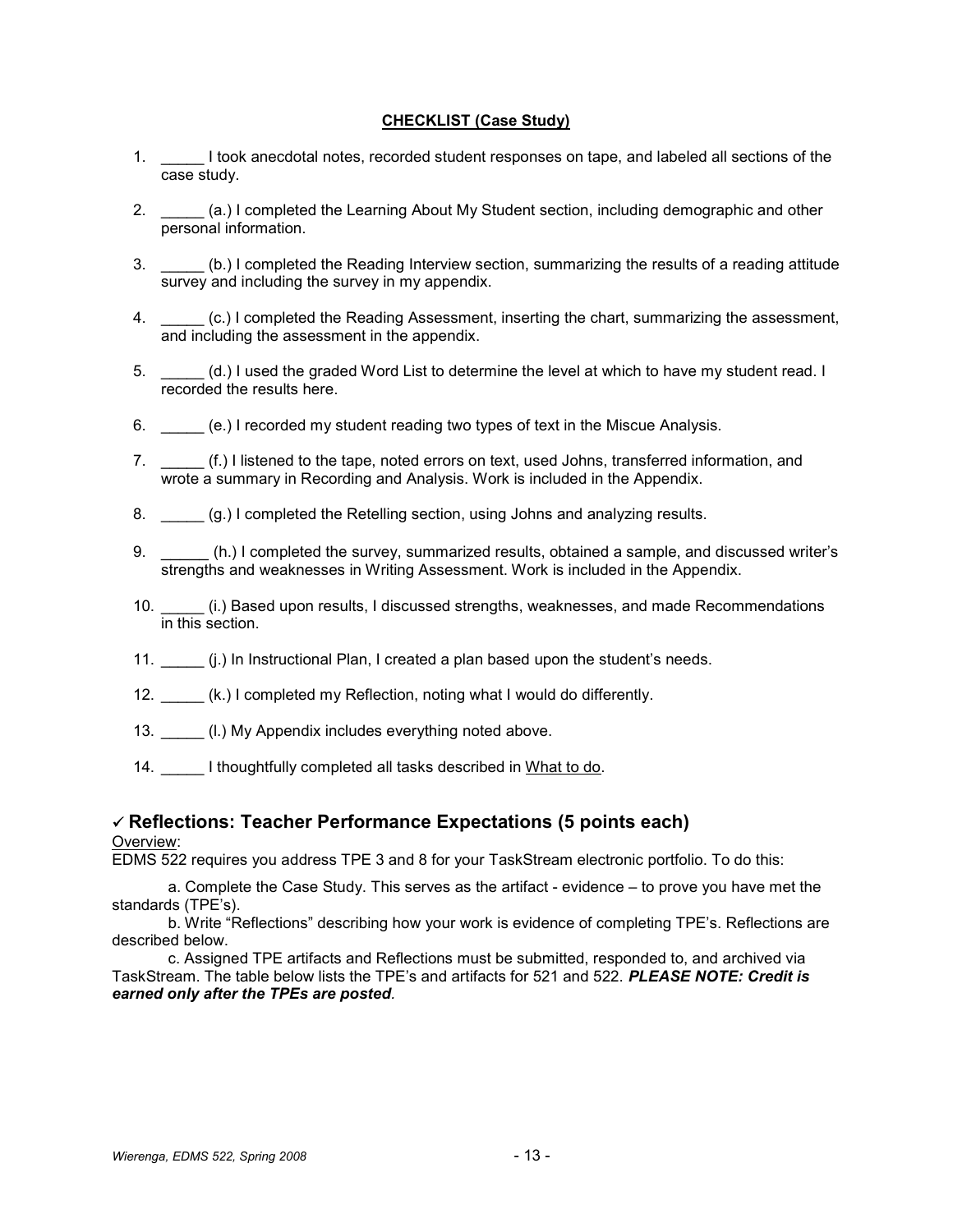| <b>COURSE</b>   | TPE  | <b>ARTIFACT</b>              |
|-----------------|------|------------------------------|
|                 |      | <b>Field Observations</b>    |
| <b>EDMS 521</b> | 1Α   |                              |
|                 | 4    | Reading Strategy Lesson Plan |
| <b>EDMS 522</b> | 3, 8 | <b>Case Study</b>            |

## What to Do:

Your TPE "Reflections" should follow the format described below.

Paragraph 1: This is a descriptive paragraph. Describe the TPE in your own words. This is NOT a huge paragraph; it is more of a "summary in my own words"

Paragraph 2: This is an **analysis/explanation** paragraph. Analyze the artifact describing how it demonstrates your understanding of the TPE. Make explicit links between the artifact and the TPE.

Paragraph 3: This is a reflective paragraph. Please reflect on the "big picture," why this TPE is important to you as a teacher and to your students as learners.

The following link will take you to the CSUSM COE website where you find help creating your electronic portfolio and information on the required elements: http://lynx.csusm.edu/coe/eportfolio/index.asp. The TaskStream home page link is where you register for TaskStream and work on your electronic portfolio: http://www.taskstream.com.

# CHECKLIST (2 TPE REFLECTIONS)

1. \_\_\_\_\_ In paragraph 1 of both Reflections for TPE 3 and 8, I summarized the appropriate Teacher Performance Expectation clearly.

2. In paragraph 2 of both Reflections, I analyzed and explained how the artifact (Case Study) demonstrates my understanding of the TPE.

3. \_\_\_\_\_ In paragraph 3 of both Reflections, I described why the Teacher Performance Expectation was important to me as a teacher and to my students as learners.

4. \_\_\_\_\_ My TPE Reflections are word-processed and ready to post to TaskStream.

# $\checkmark$  Professional Disposition (10 points)

#### Overview:

Grading in 522 includes a component of "professional disposition." Students in the College of Education conduct themselves in ways expected of those entering the profession. Disposition includes:

- General classroom attendance, promptness, and participation
- Attention to classroom discussion protocols
- Social and cooperative skills
- Attention to assignments (deadlines, quality, multi-tasking)
- General classroom demeanor
- Flexibility
- Openness to and enthusiasm for learning

#### What to do:

To measure professional dispositions fairly, there is an "Exit Slip" each class session, asking you to respond to the day's learning and to grade yourself in professionalism.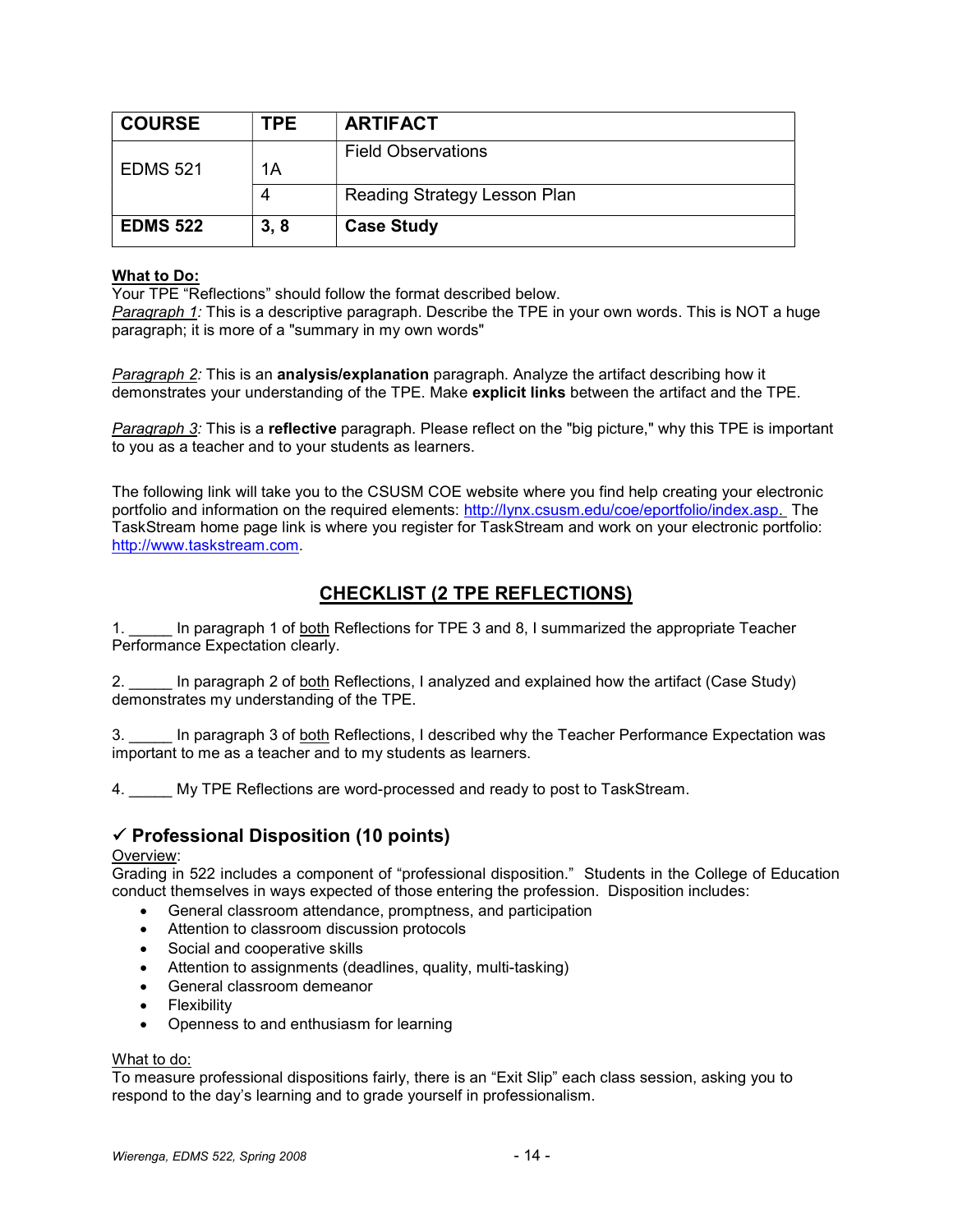## Not required…but highly recommended…..

## RICA STUDY CARDS (Quiocho, 2000)

It is highly recommended that you complete a RICA study sheet (or cards) for the RICA areas covered in the course (RICA 1, 7,8,9,10,11 and/or those you have not studied). We will have a RICA study session at the end of the course. RICA study sheets (or cards) include information on (a) what the content area is about, (b) ways of assessing it, (c) ways of teaching it, and (d) accommodations. Besides the course readings, Dr. Alice Quiocho's web site can also serve as a resource. The address is: http://www.csusm.edu/Quiocho. Click on "reading instruction portfolio." See the section on accommodations for ideas on ways to support second language learners. Note: See www.ed.gov/free/ for free Educational Materials.

It is also highly recommended that students attend a RICA test preparation workshop offered by Dr. Alice Quiocho. The Extended Studies Catalog lists dates and prices of test prep workshops.

| Component | <b>How to Assess</b> | <b>How to Teach It</b><br>(Strategies) | <b>Accommodations</b> |
|-----------|----------------------|----------------------------------------|-----------------------|
|           |                      |                                        |                       |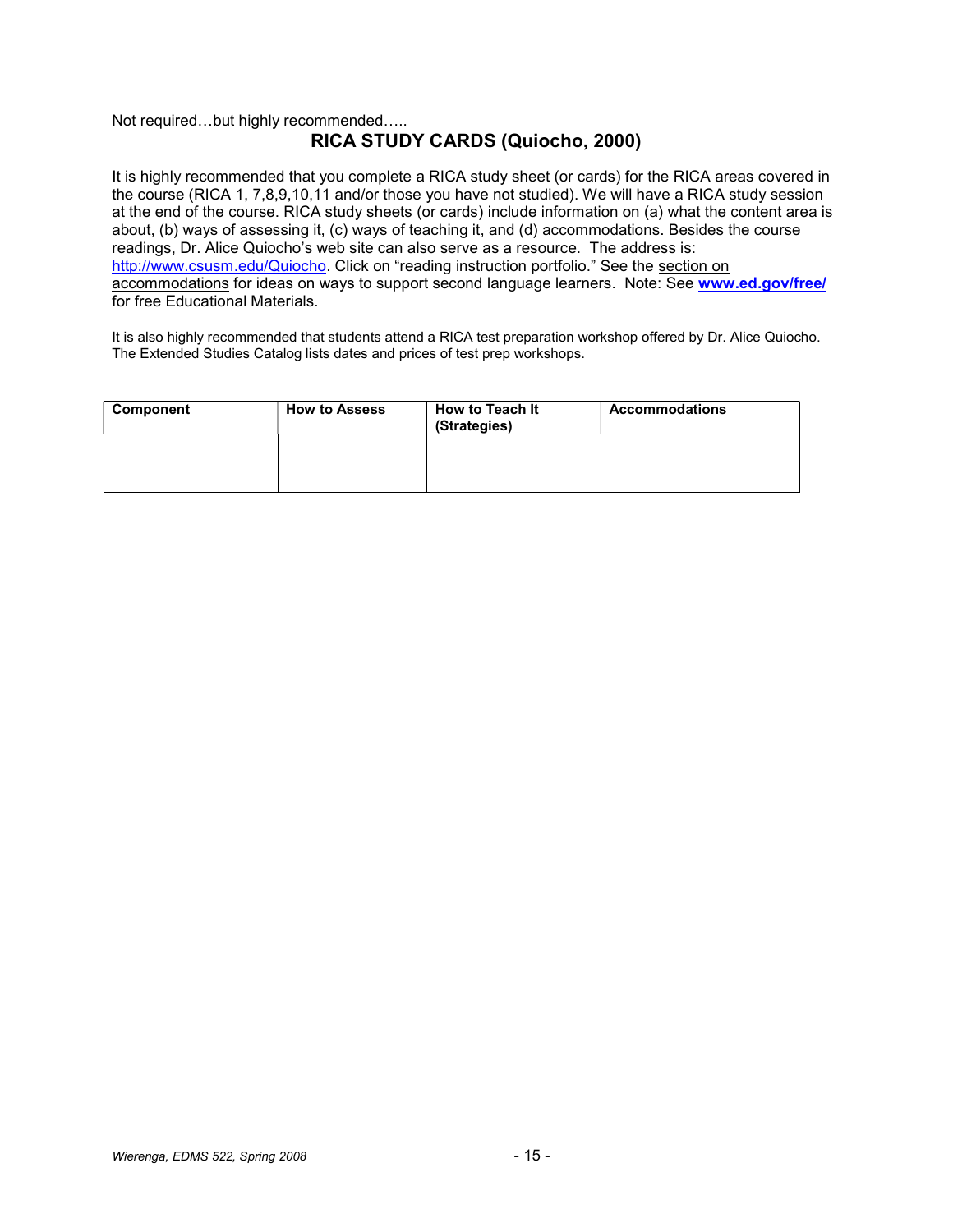| PART 1:                                                                                                                                            | <b>PART 2:</b>                                                                                                                    | <b>PART 3:</b>                                                                                      |
|----------------------------------------------------------------------------------------------------------------------------------------------------|-----------------------------------------------------------------------------------------------------------------------------------|-----------------------------------------------------------------------------------------------------|
| <b>LANGUAGE STRUCTURE AND</b>                                                                                                                      | <b>METHODOLOGY OF BILINGUAL,</b>                                                                                                  | <b>CULTURE AND</b>                                                                                  |
| FIRST- AND SECOND-LANGUAGE<br><b>DEVELOPMENT</b>                                                                                                   | <b>ENGLISH LANGUAGE</b><br>DEVELOPMENT, AND CONTENT<br><b>INSTRUCTION</b>                                                         | <b>CULTURAL DIVERSITY</b>                                                                           |
| I. Language Structure and Use:<br><b>Universals and Differences</b><br>(including the structure of English)                                        | I. Theories and Methods of<br><b>Bilingual Education</b>                                                                          | I. The Nature of Culture                                                                            |
| The sound systems of language<br>А.<br>(phonology)                                                                                                 | Foundations<br>А.                                                                                                                 | Definitions of culture<br>А.                                                                        |
| Word formation (morphology)<br>В.                                                                                                                  | Organizational models: What works<br>В.<br>for whom?                                                                              | <b>B.</b> Perceptions of culture                                                                    |
| Syntax<br>C.                                                                                                                                       | Instructional strategies<br>C.                                                                                                    | Intra-group differences (e.g., ethnicity,<br>C.<br>race, generations, and micro-cultures)           |
| Word meaning (semantics)<br>D.                                                                                                                     | II. Theories and Methods for Instruction<br>In and Through English                                                                | Physical geography and its effects on<br>D.<br>culture                                              |
| Language in context<br>Е.                                                                                                                          | Teacher delivery for both English<br>А.<br>language development and content<br>instruction                                        | Cultural congruence<br>Е.                                                                           |
| Written discourse<br>F.                                                                                                                            | <b>B.</b> Approaches with a focus on English<br>language development                                                              | II. Manifestations of Culture: Learning<br><b>About Students</b>                                    |
| Oral discourse<br>G.                                                                                                                               | Approaches with a focus on content<br>C.<br>area instruction (specially designed<br>academic instruction delivered in<br>English) | What teachers should learn about their<br>А.<br>students                                            |
| Nonverbal communication<br>Н.                                                                                                                      | <b>D.</b> Working with paraprofessionals                                                                                          | How teachers can learn about their<br>В.<br>students                                                |
| Language Change<br>L.                                                                                                                              |                                                                                                                                   | C. How teachers can use what they learn<br>about their students (culturally<br>responsive pedagogy) |
| II. Theories and Factors in First- and<br><b>Second-Language Development</b>                                                                       | III. Language and Content Area<br><b>Assessment</b>                                                                               | <b>III. Cultural Contact</b>                                                                        |
| Historical and current theories and<br>А.<br>models of language analysis that have<br>implications for second-language<br>development and pedagogy | A. Purpose                                                                                                                        | A. Concepts of cultural contact                                                                     |
| <b>B.</b> Psychological factors affecting first- and<br>second-language development                                                                | <b>B.</b> Methods                                                                                                                 | Stages of individual cultural contact<br>В.                                                         |
| C. Socio-cultural factors affecting first- and<br>second-language development                                                                      | С.<br>State mandates                                                                                                              | С.<br>The dynamics of prejudice                                                                     |
| Pedagogical factors affecting first- and<br>D.<br>second-language development                                                                      | Limitations of assessment<br>D.                                                                                                   | Strategies for conflict resolution<br>D.                                                            |
| Political factors affecting first- and<br>Е.<br>second-language development                                                                        | Е.<br>Technical concepts                                                                                                          | IV. Cultural Diversity in U.S. and CA                                                               |
|                                                                                                                                                    |                                                                                                                                   | <b>Historical perspectives</b><br>Α.                                                                |
|                                                                                                                                                    |                                                                                                                                   | Demography<br>В.                                                                                    |
|                                                                                                                                                    |                                                                                                                                   | Migration and immigration<br>С.                                                                     |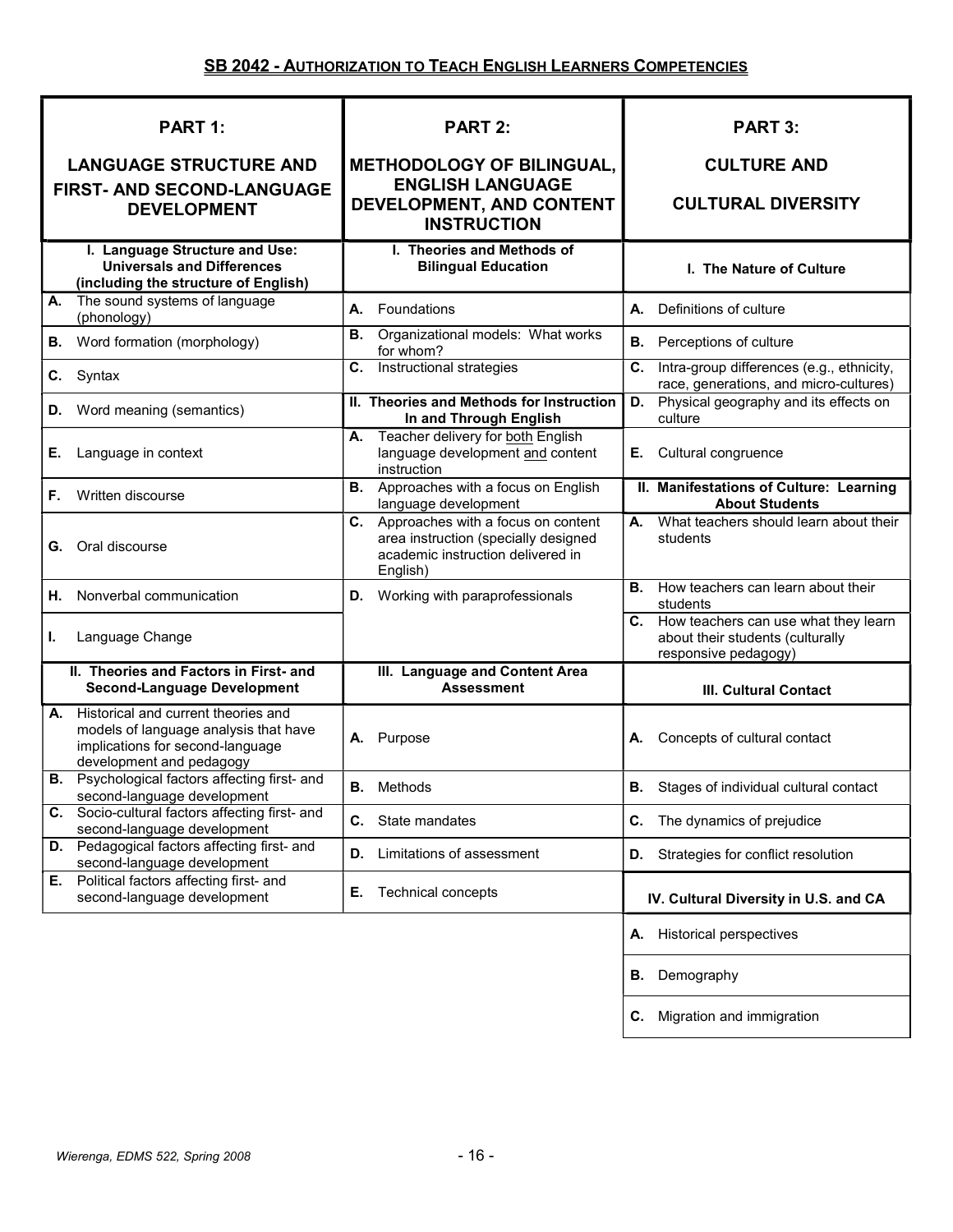## TPE 3: Interpretation and Use of Assessments

Candidates for a Teaching Credential understand and use a variety of informal and formal, as well as formative and summative assessments, to determine students' progress and plan instruction. They know about and can appropriately implement the state-adopted student assessment program. Candidates understand the purposes and uses of different types of diagnostic instruments, including entry level, progress-monitoring and summative assessments. They use multiple measures, including information from families, to assess student knowledge, skills, and behaviors. They know when and how to use specialized assessments based on students' needs. Candidates know about and can appropriately use informal classroom assessments and analyze student work. They teach students how to use self-assessment strategies. Candidates provide guidance and time for students to practice these strategies.

Candidates understand how to familiarize students with the format of standardized tests. They know how to appropriately administer standardized tests, including when to make accommodations for students with special needs. They know how to accurately interpret assessment results of individuals and groups in order to develop and modify instruction. Candidates interpret assessment data to identify the level of proficiency of English language learners in English as well as in the students' primary language. They give students specific, timely feedback on their learning, and maintain accurate records summarizing student achievement. They are able to explain, to students and to their families, student academic and behavioral strengths, areas for academic growth, promotion and retention policies, and how a grade or progress report is derived. Candidates can clearly explain to families how to help students achieve the curriculum.

## TPE 8: Learning about Students

Candidates for a Teaching Credential draw upon an understanding of patterns of child and adolescent development to understand their students. Using formal and informal methods, they assess students' prior mastery of academic language abilities, content knowledge, and skills, and maximize learning opportunities for all students. Through interpersonal interactions, they learn about students' abilities, ideas, interests and aspirations. They encourage parents to become involved and support their efforts to improve student learning. They understand how multiple factors, including gender and health, can influence students' behavior, and understand the connections between students' health and their ability to learn. Based on assessment data, classroom observation, reflection and consultation, they identify students needing specialized instruction, including students whose physical disabilities, learning disabilities, or health status require instructional adaptations, and students who are gifted.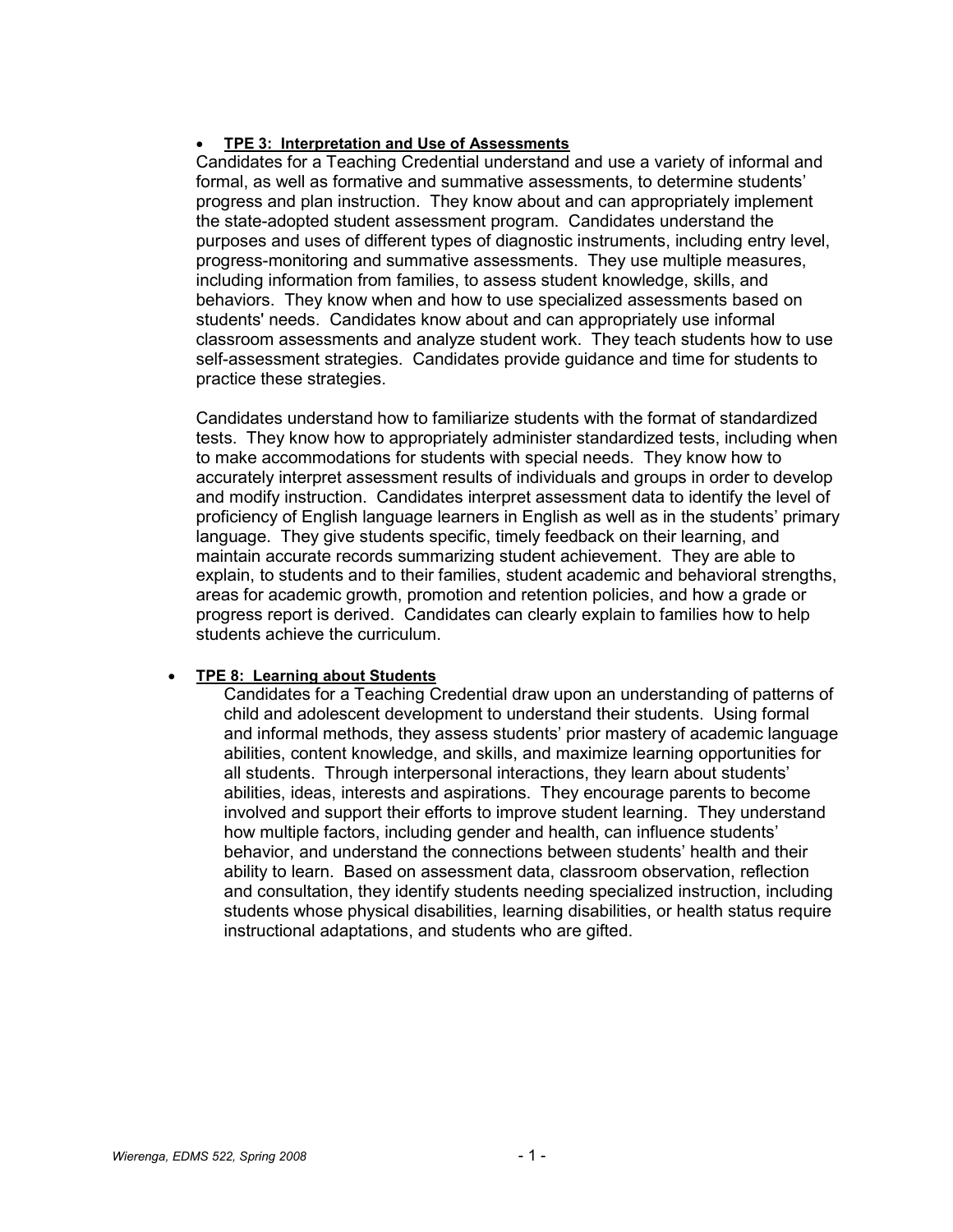Dear Parents/Caretakers,

\_\_\_\_\_\_\_\_\_\_\_\_\_\_\_\_\_\_\_, a student teacher at California State University San Marcos, is enrolled this semester in a course that prepares our college students to assess their students' literacy levels and then design appropriate instruction that best addresses the needs of their students. One of the assignments for this class is a case study, which analyzes the literacy and learning practices of a student they are teaching. We are requesting permission to interview and observe your child for this purpose. The CSUSM student teacher will ask questions about the student's experiences with school and literacy and will evaluate the student's reading and writing skills. Reading will assessed by having the student read selected passages and answering comprehension questions. Writing will be assessed by having the student write a brief selection about a topic of interest to him/her. The CSUSM student teacher is not a reading or writing specialist and is not prepared to diagnose a student's difficulties. They will only gather information and look for patterns and areas of significance that can help them to be better teachers of students at the high school level.

There are no risks in this research greater than those involved in everyday classroom practices and assessment. The potential benefits to your child are that he/she gets individual attention and could receive helpful feedback for continued literacy development. Your participation will also help the teacher to better understand individual student needs and how to best teach to those needs.

Participation in this study is voluntary, and your child may withdraw from the study at any time without penalty. If your child does not participate in this study, his/her performance and grades at school will not be affected in any way. All identification from the data gathered will be blacked out so that your child will not be identifiable in the written analysis. All information gathered in this case study can be made available to you upon request. If you have further questions, please contact (instructor's name) at CSUSM (instructor's phone). This study has been approved by the Cal State San Marcos Institutional Review Board. Questions about your rights as a research participant should be directed to the Chair of the Board at (760) 750-8820. You will be given a copy of this form to keep for your records.

Check one:

I agree to participate in this research study. The experimenter has answered my questions.

\_\_\_\_\_\_\_\_\_\_\_\_\_\_\_\_\_\_\_\_\_\_\_\_\_\_\_\_\_\_\_\_\_\_\_\_ \_\_\_\_\_\_\_\_\_\_\_\_\_\_\_\_\_\_\_\_\_\_\_\_

I do not agree to participate in this research study.

Participant's name (printed) Participant's signature

Parent/Legal Guardian's signature **Date** 

Researcher's Signature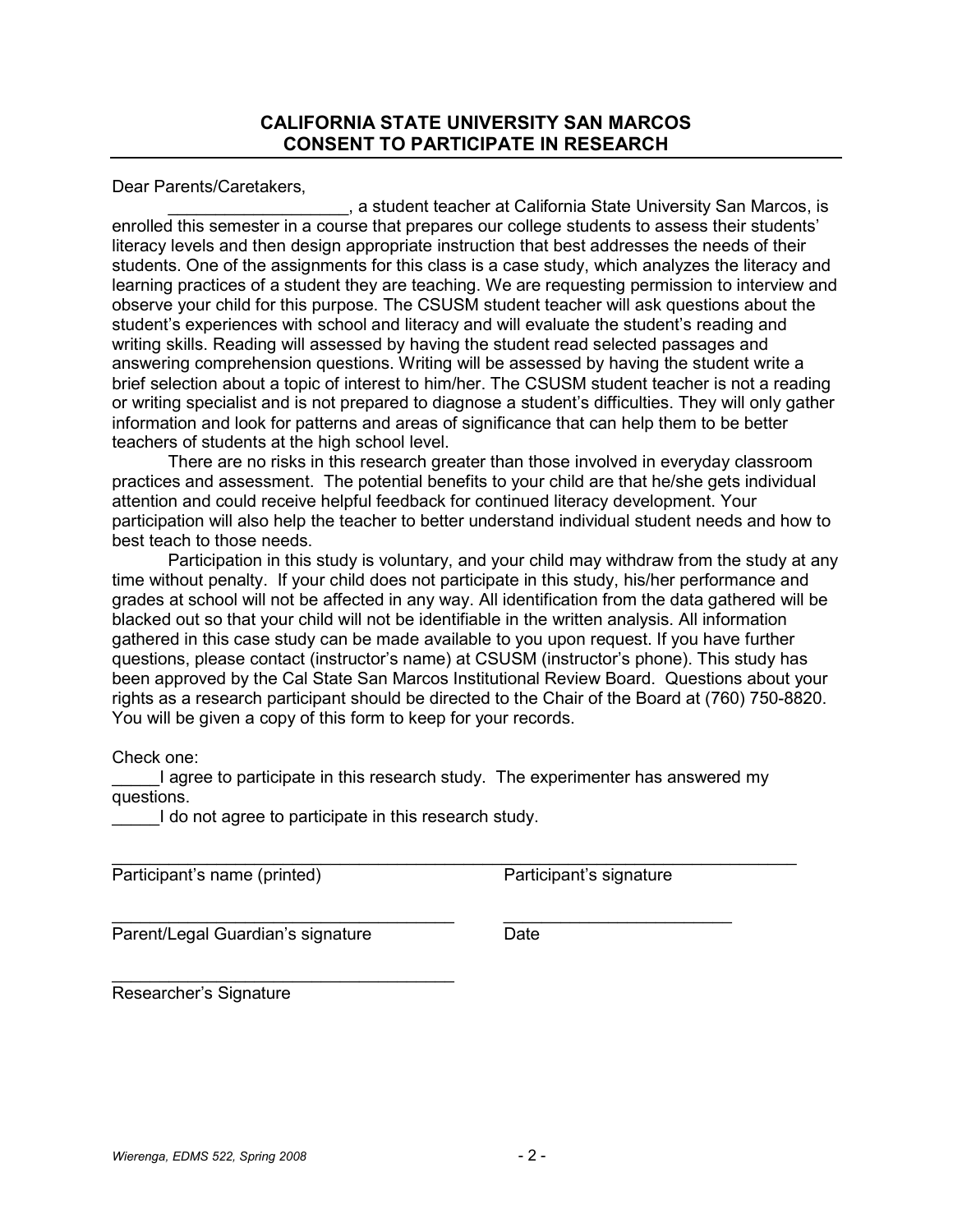Estimados Padres o Encargada/o:

\_\_\_\_\_\_\_\_\_\_\_\_\_\_\_\_\_\_\_\_\_\_\_\_\_\_\_ es un estudiante de la Facultad de Pedagogía en la Universidad Estatal de San Marcos que cursa estudios para convertirse en maestra/o. Actualmente dicho estudiante está matriculada/o en un curso que prepara a futuros maestros en el campo de la evaluación. Parte de esta preparación incluye el evaluar a los niños en el proceso de la lecto-escritura. Uno de los trabajos que tienen que completar para recibir su título de maestro es de analizar las destrezas de lecto-escritura de los niños. Es por esta razón que usted recibe esta carta en la cual se solicita su permiso para que su hija/o pueda participar en esta actividad.

Nuestro estudiante universitatrio le hará preguntas a su hija/o con respecto a las experiencias que ha tenido su hija/o en la lectura y escritura, y evaluará estas destrezas. Para evaluar la lectura, su hija/o tendrá que leer un pasaje de un cuento y contestar algunas preguntas. Para evaluar la escritura, su hija/o tendrá que escribir un párrafo acerca de un tópico que le interese. El estudiante universitario no es especialista en lecto-escritura, solo recopilará datos que usará para analizar el nivel de aprendizaje de un niño. De esta manera, el estudiante universitario podrá aumentar su capacidad para entender mejor las necesidades en la lecto-escritura de los estudiantes.

En este studio no hay ningún riesgo previsible para su hija/o. Los beneficios de dicha evaluación podrían incluír ayuda especial para que su hija/o mejore su capacidad académica en la lecto-escritura. Su participación también podría ayudar a la maestra/o de su hija/o a entender mejor las necesidades en la lecto-escritura de los estudiantes.

La participación en este proyecto es completamente voluntaria, de tal manera que su hija/o podrá dejar de participar cuando quiera, sin ninguna consecuencia negativa. Su decisión de permitir o impedir que su hija/o participe no ejercerá ninguna influencia en sus calificaciones, el trato que recibe, o cualquier otro aspecto de su proceso escolar. Para asegurar confidencialidad total, todos los nombres de los estudiantes serán eliminados. La información recopilada estará a su disposición si desea verla. Si tiene preguntas o desea mayor información acerca de este estudio, por favor comuníquese con [instructor's name] en la Universidad Estatal de San Marcos, [instructor's phone number]. Este proyecto ha sido aprobado por la Junta Directiva Institucional (un comité universitario de protección a participantes en proyectos de investigación). Si tiene preguntas acerca de sus derechos como participante en esta investigación, puede dirigírselas al Presidente de la Junta Directiva, (760) 750-8820.

Se le otorgará una copia de este formulario.

Por favor marque uno:

Doy permiso de que mi hija/o, participe en el estudio. Todas mis preguntas con respecto al estudio han sido contestadas.

No doy permiso de que mi hija/o participle en el estudio.

Nombre del participante (EN LETRA DE MOLDE)

Firma del participante

Firma del padre o encargada/o entra entra en el establecentro en el establecentro en el establecentro en el es

Firma de la (del) investigador/a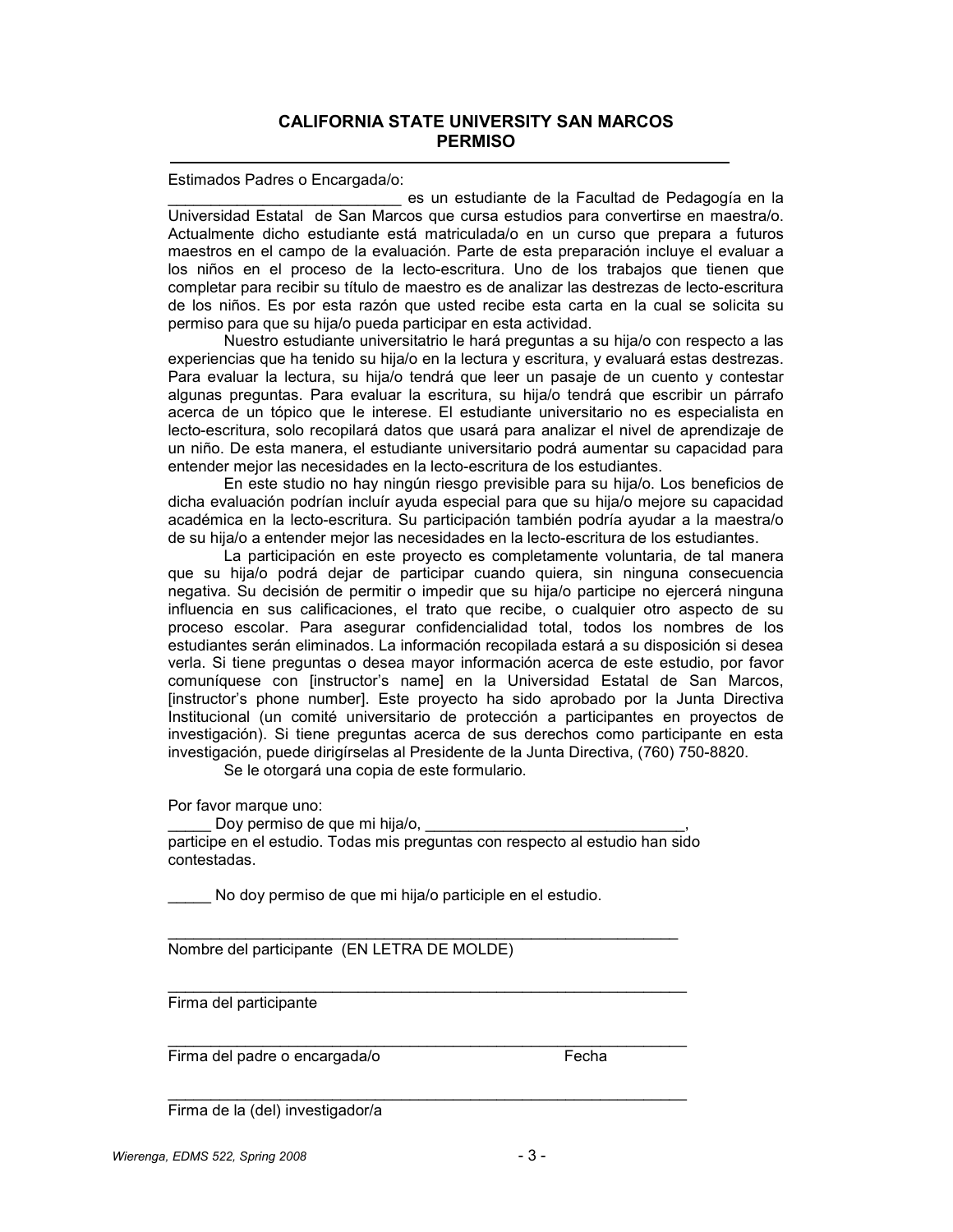## EDMS 522 - Literacy Education Reading and Writing Interview – Guiding Questions

1. What are you learning to do in reading? [writing]

2. How are you learning it? Who is helping you?

3. What is easy about reading? What's hard? [writing]

4. What do you do before you start to read? [write]

5. While you are reading, if you come to a word that you don't understand or don't know, what do you do? [writing]

6. How can you tell when someone is a good reader? [writer]

7. \_\_\_\_\_\_ is a good reader because \_\_\_\_\_

8. Do you think s/he ever comes to a word that s/he doesn't know?

9. If comes to word s/he doesn't know, what do you think s/he does?

10. What would your teacher do to help someone who doesn't know a word s/he is reading? [writing]

11. What do you do to help yourself understand and/or remember a story after you have read it?

12. Do you think that you are a good reader? [writer] Why or why not?

13. What would you like to learn to do next as a reader? [writer] How do you think you will learn it? (will someone help you?)